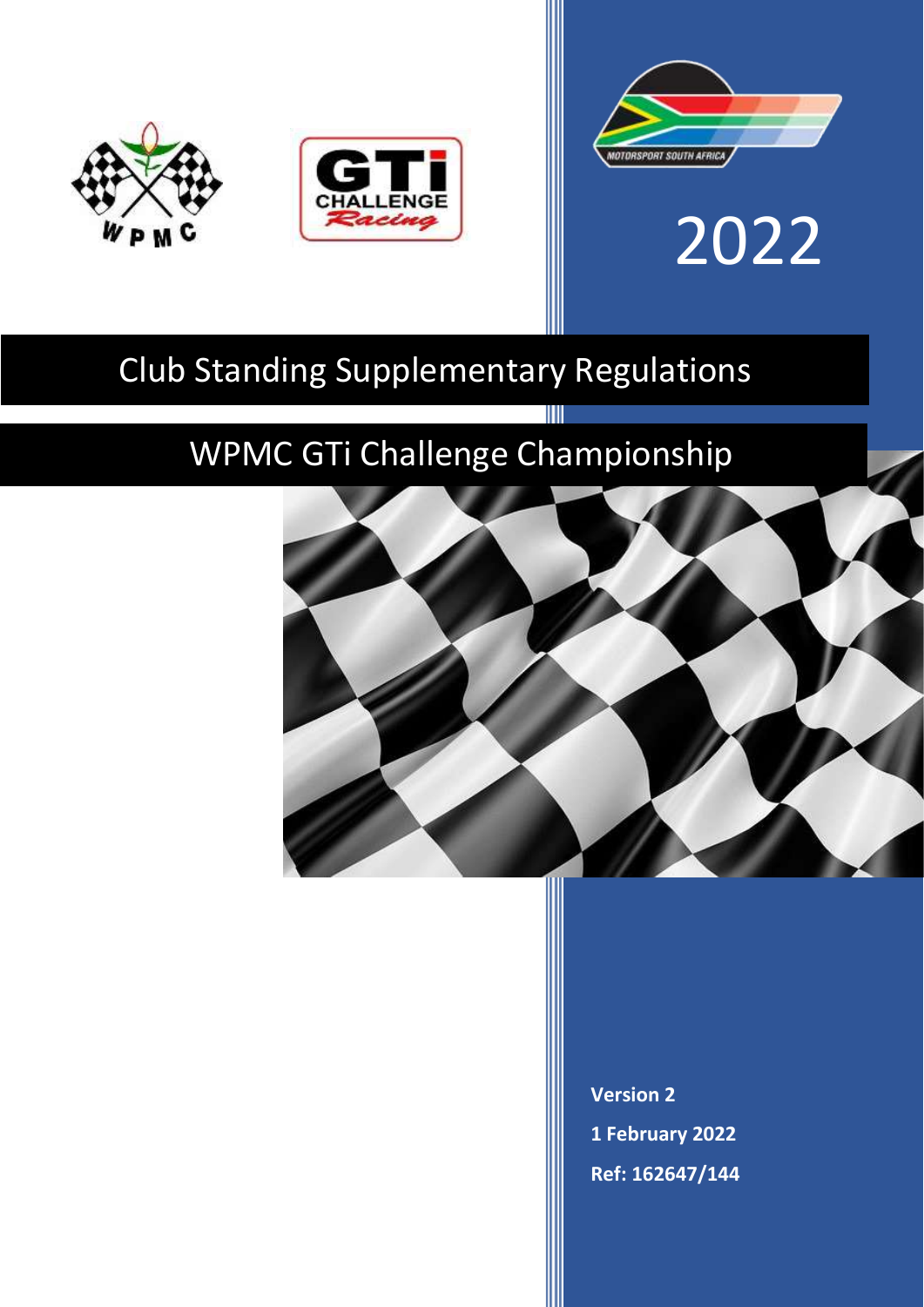#### **REVIEW AND AMENDMENTS**

ANY proposed / desired changes to these Championship Regulations must be submitted to the Controllers for approval. The Controllers reserve the right to introduce new Regulations and / or amend existing Regulations with the approval of Motorsport South Africa (MSA).

Amendments and updates to the rules will be recorded in the Amendment Record, detailing the updated version, date of approval of the amendment and a short summary of the amendment. The new version of the rules will be published by MSA at least seven (7) days prior to the next event being held unless a shorter notice period is approved by MSA.

| <b>Modified Rule</b><br><b>Number</b> | <b>Date Applicable</b> | <b>Date of Publication</b> | <b>Clarifications</b> |
|---------------------------------------|------------------------|----------------------------|-----------------------|
| 33.18a                                | Immediate effect       | 01.02.2022                 | <b>Wording added</b>  |
| 33.19 c                               | Immediate effect       | 01.02.2022                 | <b>Wording added</b>  |

#### **AMENDMENT RECORD**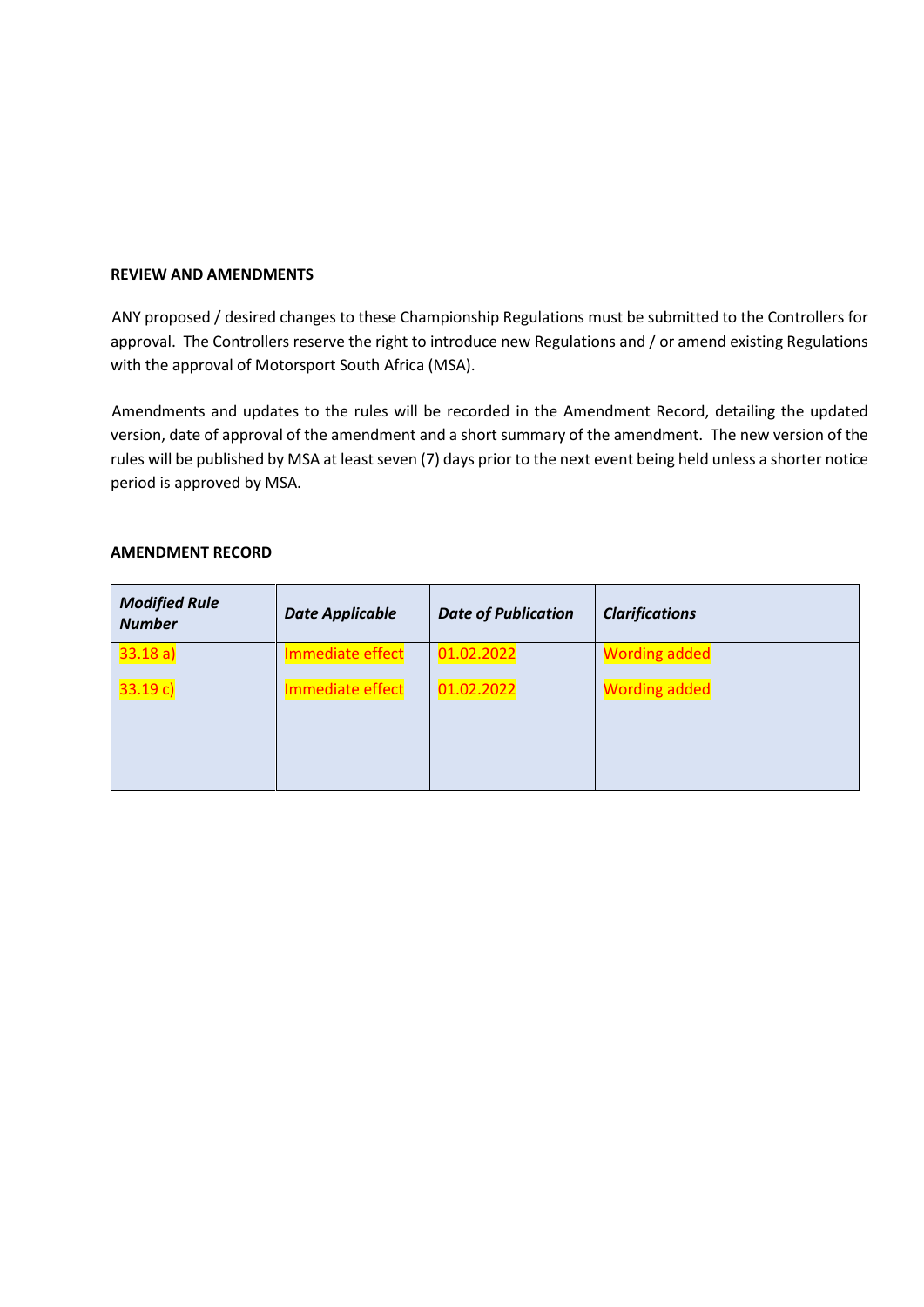# **INDEX:**

- 1. COMMITTEE
- 2. GENERAL
- 3. COMPETITION NUMBERS
- 4. DEFINITION
- 5. AIM OF THE CHAMPIONSHIP
- 6. CONTROLLERS
- 7. REGULATIONS
- 8. QUALIFICATIONS
- 9. NUMBER OF EVENTS
- 10. CHAMPIONSHIP SCORING
- 11. PROCEDURES
- 12. BONUS POINTS
- 13. PENALTY POINTS
- 14. CLASSES
- 15. ELIGIBILITY OF CARS
- 16. NEW DRIVERS
- 17. DRIVER CONDUCT
- 18. SPONSOR DECALS
- 19. ENGINES GENERAL
- 20. EXHAUST SYSTEMS
- 21. CYLINDER BLOCKS
- 22. INDUCTION SYSTEM
- 23. MANAGEMENT SYSTEMS
- 24. PISTONS AND RINGS
- 25. PISTON HEIGHTS
- 26. CONNECTING RODS
- 27. CRANKSHAFT
- 28. FLYWHEEL AND CLUTCH
- 29. CYLCING HEADS
- 30. CAMSHAFTS
- 31. COMPRESSION RATIOS
- 32. GEARBOX AND DIFFS
- 33. SUSPENSION
- 34. BRAKES
- 35. BODYWORK AND GENERAL
- 36. WHEELS AND TYRES
- 37. FUEL
- 38. SPECIFICATION SHEET HEIGHT / WIDTHS
- 39. SPECIFICATION SHEET POWER TO WEIGHT
- 40. PROTESTS / TECHNICAL CHECKS
- 41. TECHNICAL CHECKS
- 42. RULES COMMISSION
- 43. ENDURANCE RACE
- 44. CERAMIC COATING
- 45. ACCEPTANCE OF REGULATIONS
- 46. SOCIAL MEDIA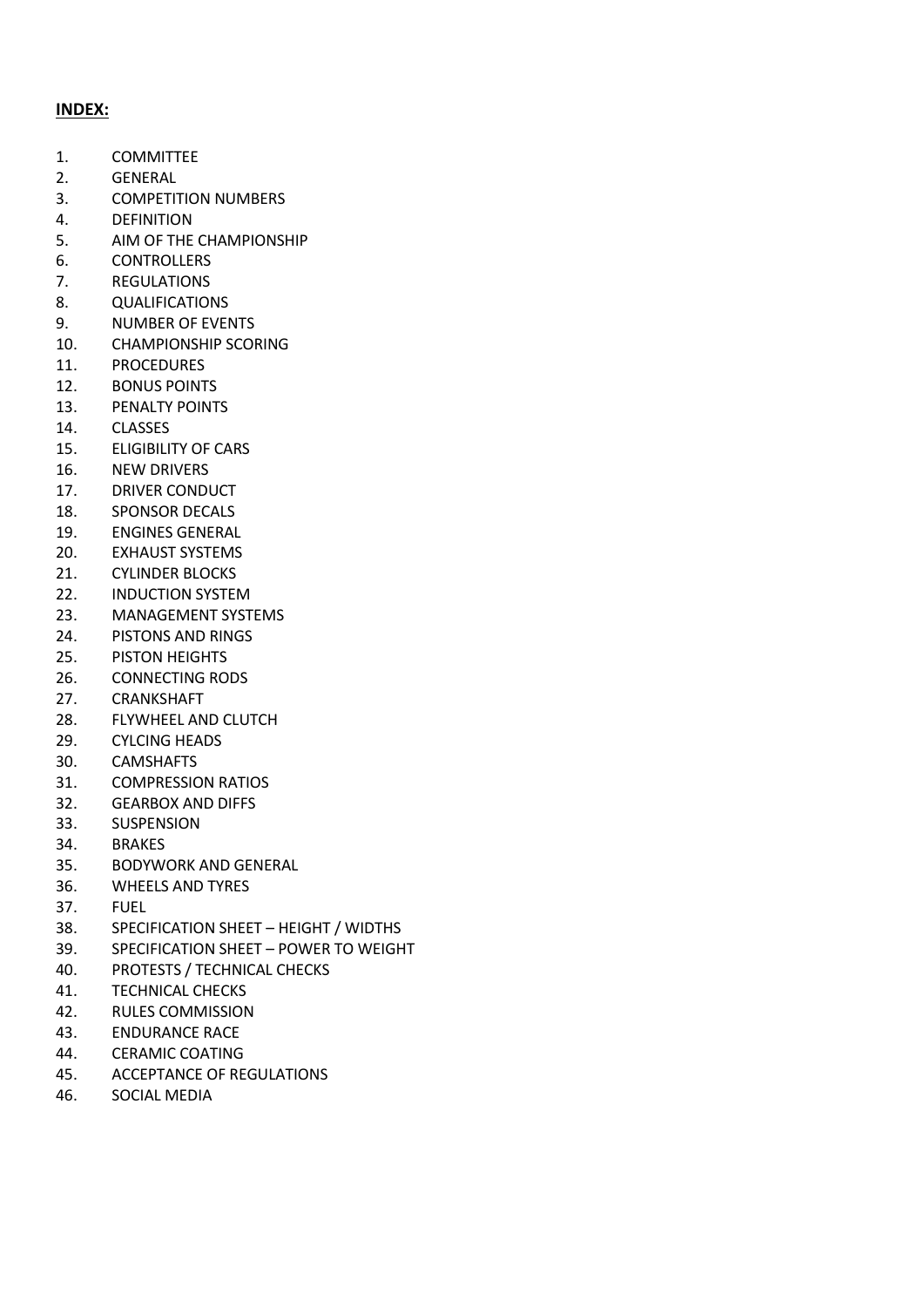**All race meetings shall be held under the 2022 Motorsport South Africa (MSA) General Competition Rules (GCR's), Standing Supplementary Regulations (SSR's), these Club Regulations, the event Supplementary Regulations (SR's) issued by the promoters / organisers and any APPLICABLE Circulars of MSA.** 

| 1. | <b>COMMITTEE</b>                |                    |  |
|----|---------------------------------|--------------------|--|
|    | Chairman                        | Gert du Plessis    |  |
|    | Vice Chairman                   | Marco Busi         |  |
|    | <b>Chief Technical</b>          | <b>Byron Wanza</b> |  |
|    | Drivers Rep                     | <b>TBA</b>         |  |
|    | Tyre Rep                        | G & A Promotions   |  |
|    | Treasurer                       | Carol Wiltshire    |  |
|    | <b>Sticker Rep</b>              | Chase Herholdt     |  |
|    | <b>Technical Sub Committee:</b> |                    |  |
|    | <b>Chief Technical</b>          | <b>Byron Wanza</b> |  |

| <b>Chief Technical</b>      | $\sim$                   | <b>Byron Wanza</b>               |
|-----------------------------|--------------------------|----------------------------------|
| <b>Technical Officer</b>    | $\overline{\phantom{a}}$ | <b>Grant Meyer</b>               |
| <b>Technical Assistant</b>  | $\sim$                   | TRA                              |
| <b>Technical Consultant</b> | $\overline{\phantom{a}}$ | Gilbert Dumont (gearbox related) |

| Craig du Toit        |
|----------------------|
| <b>Greig Edwards</b> |
|                      |
| Nian du Toit         |
| Muneer Allie         |
|                      |

Driving Standards committee:

| Member | <b>TBA</b> |
|--------|------------|
| Member | TBA        |
| Member | <b>TBA</b> |

# **2. GENERAL**

- 2.1 It is the driver's responsibility to ensure that his/her car conforms to all the rules and regulations contained herein. Even if you buy an existing GTi Challenge car from someone, don't just accept that everything is legal on the car. The GTi Challenge Committee, including the Technical Sub-Committee, is *not* responsible for ensuring the legality of any car regardless of any inspections or checks that they may perform.
- 2.2 Only modifications and allowances detailed herein are permitted. All components not referred to or not specifically mentioned in these Regulations are not permitted to be used and will remain completely standard to factory specifications. In other words – if it does not clearly say that you can do it – assume that you cannot! Ignorance or misinterpretation of the regulations will *NOT* be accepted as an excuse (Refer to GCR226). If there is any uncertainty as to the legality of the modification, it is the responsibility of the competitor to seek approval *in writing* from the GTi Challenge Committee *BEFORE* the modification is done.
- 2.3 No tyres, stickers, race numbers or merchandise will be given to a driver unless it has been paid for to the GTi Challenge Committee.
- 2.4 Qualifying refers to the timed session that determines grid positions for the race
- 2.5 Race 1 refers to the first race of a race day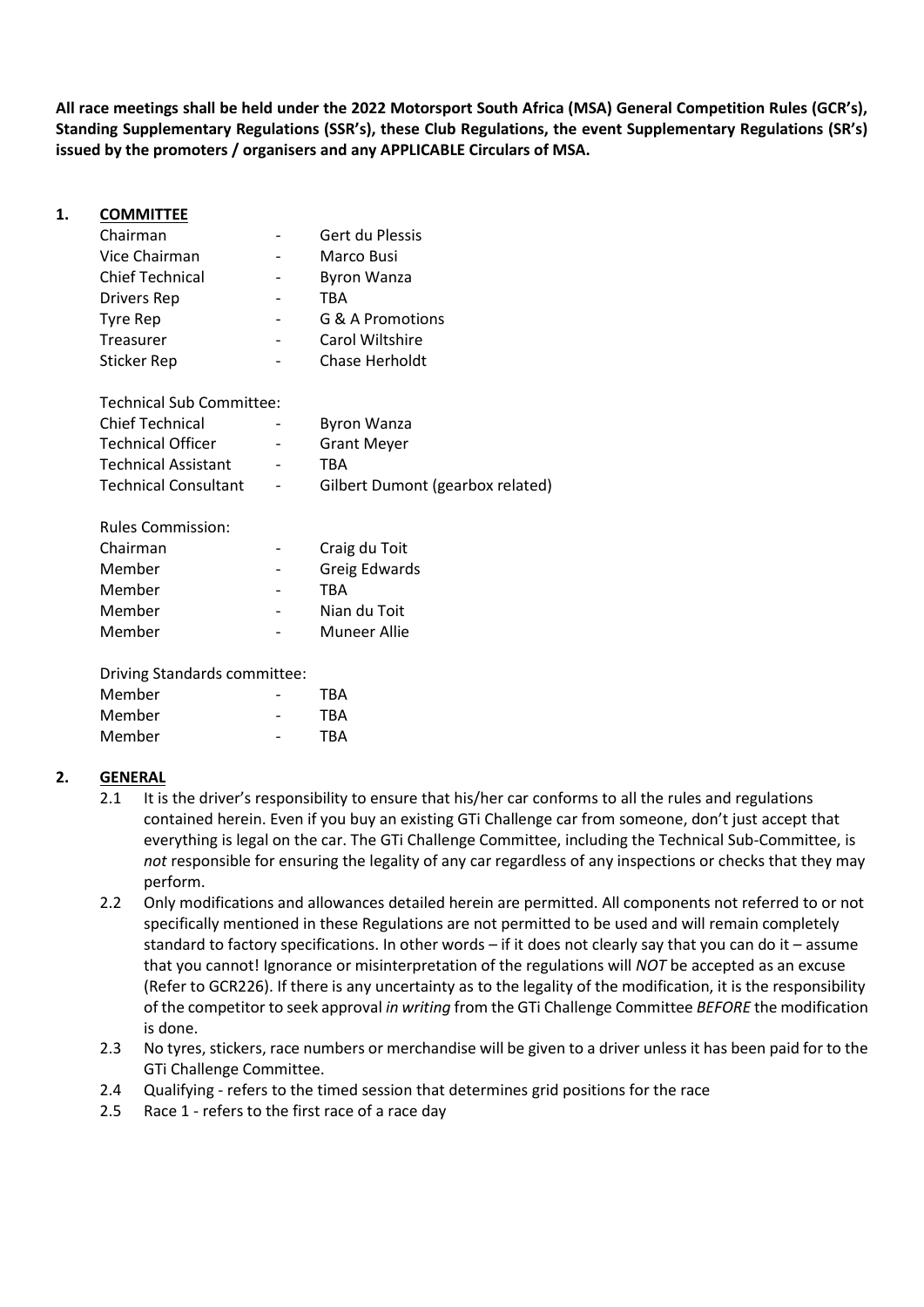- 2.6 Race 2 refers to the second race of a race day
- 2.7 A 'Race day' refers to Qualifying, Race 1 & Race 2.
- 2.8 Competitors are requested to note GCR226 regarding *"Interpretation of Regs and Specs"* as per your current MSA Handbook. All other regulations as per the current MSA Handbook.
- 2.9 All novice drivers are required to undergo driver's instruction before being allowed to race, the GTi Challenge Committee's decision permitting the said driver to compete based on the driver instruction results is final.

# **3. COMPETITION NUMBERS**

- 3.1 Competition numbers must be displayed in accordance with MSA GCR's, SSR's and applicable Bulletins issued by MSA in ALL regards. Class designation, as well a race number, will be placed on the rear door windows or equivalent for Coupe models to designate the different classes:
	- Class A Yellow
	- Class B White
	- Class C Orange
- 3.2 Class and overall Champions will have red numbers on white backgrounds.
- 3.3 Numbers will be issued by the committee (Numbers will only be reserved for one year after the last championship season that the competitor took part in.

# **4. DEFINITION**

GTi Challenge is a club formula of racing that complies with the following regulations.

# **5. AIM OF THE CHAMPIONSHIP**

- 5.1 This is a Club status championship
- 5.2 The aim of the championship will be to declare a Western Province Motor Club GTi Challenge Champion for 2022 and class champions as applicable.
- 5.3 The Western Province Motor Club Sporting Committee, in its sole discretion, is responsible for declaring the winner of each championship or to withhold such declaration.

# **6. CONTROLLERS**

The Controllers of the Championship will be the Sporting Committee of the Western Province Motor Club (herein referred to as Sportcom), who have delegated the management, control and day to day running to the GTi Challenge Committee as well as the GTi Challenge Technical Sub Committee.

# **7. REGULATIONS**

- 7.1 All qualifying races will be held under these rules, the General Competition Rules (GCR's) and Standing Supplementary Regulations (SSR's) of Motorsport South Africa (MSA) and all of the Standing Regulations and the Supplementary Regulations (SR's) issued by the WPMC.
- 7.2 No rule is intended to exist in a vacuum; each rule should be read in the context of all rules. If there are two possible interpretations to a rule, and one interpretation conflicts with another rule, or makes another rule meaningless, that interpretation will be rejected in favour of an interpretation that is not in conflict with any other rule or makes another rule meaningless.
- 7.3 If a specific rule or latitude is not found in these regulations, whether stated it is or is not allowed, that will mean it is not allowed. The MSA GCR's or SSR's, as applicable, will then apply.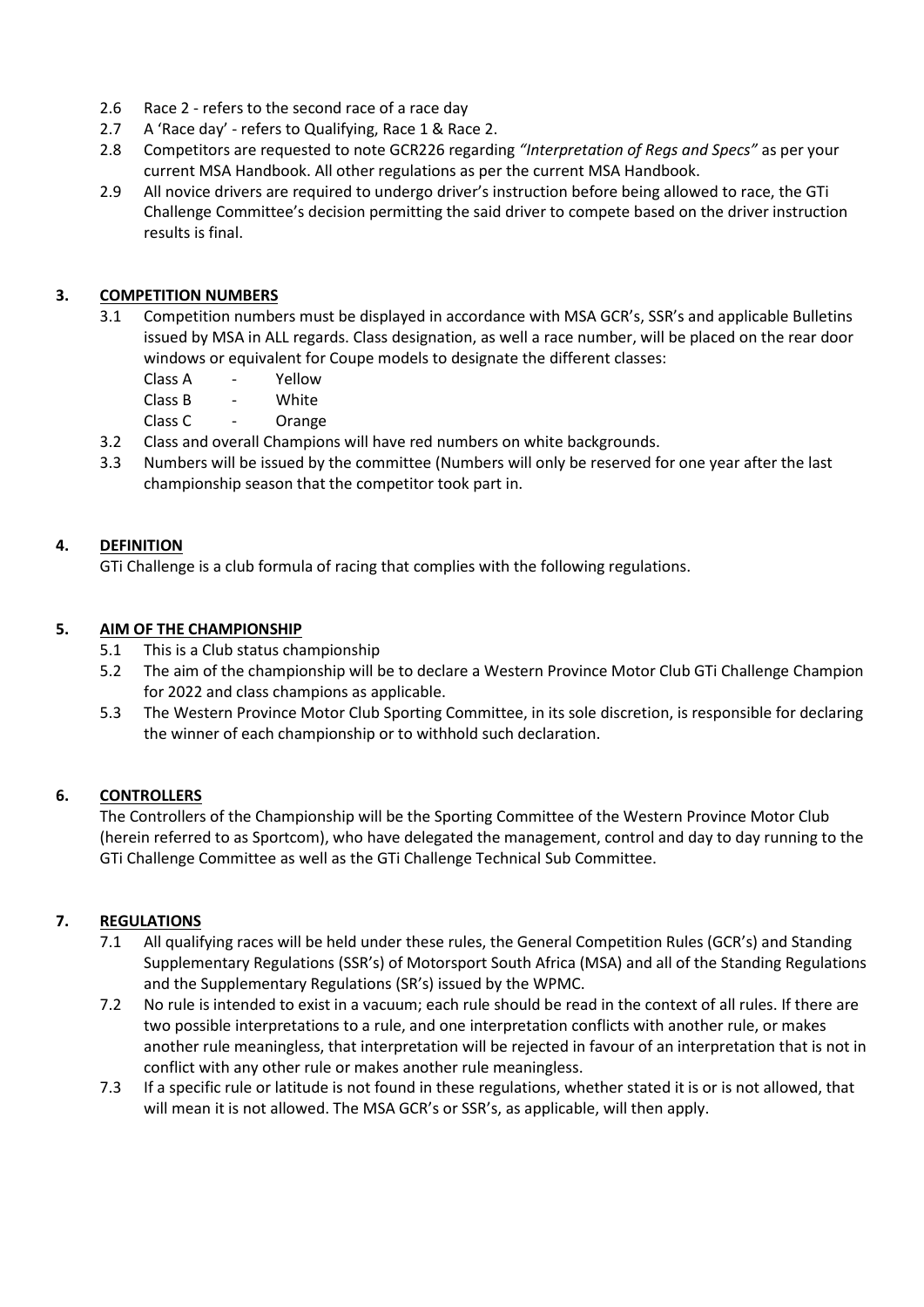- 7.4 The Controllers reserve the right to amend these rules at their discretion. Any recommendations to amend the rules by the sub section committee will only become effective when approved by the WPMC Sportcom.
- 7.5 All and any notice or circulars in respect of this championship will be notified to all competitors in an electronic format (email or similar). Any notice or circular will be notified no less than 7 (seven) days prior to any race meeting. The onus is on the Competitor to ensure that he has familiarized himself with such a notice.

# **8. QUALIFICATIONS**

- 8.1 All drivers are to become registered members of the GTi Challenge Racing section.
- 8.2 All drivers are to be registered members of the Western Province Motor Club. (Invitational drivers will be allowed to compete at the discretion of the GTi Challenge Committee. GTi Challenge membership is not required in this respect.

# **9. NUMBER OF EVENTS**

- 9.1 The 2022 Motorsport Calendar and Races per Category as published by the WPMC gives details of all championship event race dates.
- 9.2 A minimum of six (6) race meetings shall be run for a champion to be declared. Should less than six (6) race meetings be held, then the championship shall be null and void.

# **10. CHAMPIONSHIP SCORING**

- 10.1 Points will be awarded on 7-5-4-3-2-1 basis.
- 10.2 In order for any competitor to score full points, there must be at least 6 starters per class.
- 10.3 Should a class have fewer than 6 starters, points will be awarded on a sliding scale i.e. five starters 5-4-3- 2-1; four starters 4-3-2-1; three starters 3-2-1 etc.

# **11. PROCEDURES**

- 11.1 Official entry forms to be submitted to WPMC within the dates stipulated in the SR's. Any entry accepted after this date may be defined as a "Late Entry" & be liable to pay the Late Entry Fee. (WPMC Membership number must be on entry forms).
- 11.2 A "points scorer" is defined as a competitor who has participated in the official qualifying sessions listed in the regulations for the event or in one of the two races, with one officially recorded timed lap. (Cars excluded from the days racing as per GCR183 due to technical infringements, will be deemed NOT to be a points scorer). In the event of a competitor being excluded the overall numbers for the class shall not be affected.
- 11.3 Should the race be red flagged:
	- a) Refer SSR 43 (i) for race stopped after less than 2 laps
	- b) Refer SSR 43 (ii) for more than 2 laps but less than 75% of the race distance
	- c) Refer SSR 43 (iii) for more than 75% race distance completed
	- d) Refer SSR 43 (iv) for no restart after Red Flag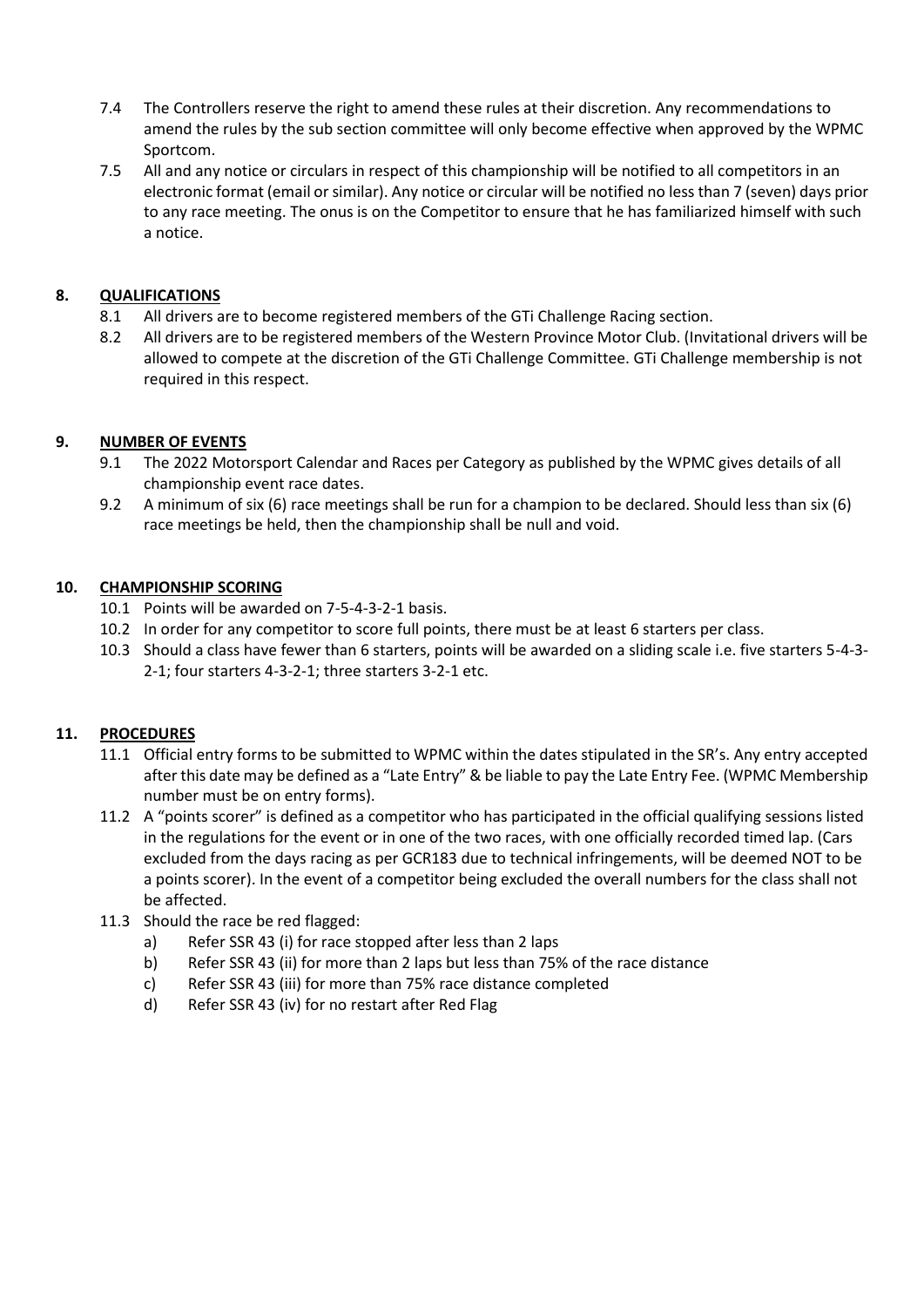- 11.4 There may be a qualifying session of at least 10-15 minutes, Competitors will line up in the pre-race paddock in class order i.e. Class A, then Class B, then Class C. Once the pit lane has been opened Class A will be released then Class B, then Class C at the officials' discretion, in order to determine your starting position for Race 1. You will need to complete at least 1 official timed lap. Your fastest time will determine your starting grid position for Race 1. Your fastest lap time during Race 1 will determine your grid position for Race 2.
- 11.5 Cars that complete no laps during qualifying for any reason shall start Race 1 behind the last qualifying car in the same class, sorted by championship order, number of races completed or car number, whichever is first applicable.
- 11.6 All cars have to enter the pit road via the weigh bridge and have their weights recorded by a committee member during/after any officially timed session. Cars will remain in Parc Ferme until released. Failure to do so will result in the driver being excluded from that session. Any exclusion from qualifying, for any reason, shall be the same as if the car completed no timed laps. Rule 8(e)11.5 to apply.
- 11.7 If for whatever reason the Clerk of the Course (CoC), determines that no timed qualification session is possible:
	- a) The grid for Race 1 will be determined by each driver's quickest lap time during the last race day at the circuit in question, including qualifying lap times. For drivers that did not attend the last race day they will start at the back of their class and be sorted by championship order, number of races completed or car number, whichever is first applicable.
	- b) Second race grid to be determined by the fastest lap times of the first race. Cars that complete no laps during Race1 for any reason shall start Race two behind the last qualifying car in the same class, sorted by championship order, number of races completed or car number, whichever is first applicable.
	- c) For Race 1, entries received after the close of entries as stated in the SR's will start at the back of the class but in front of new drivers.
	- d) For Race 1, new drivers will be moved to the back of the grid in class order. A new driver is defined as any driver who has completed less than 4 races.
	- e) For the first race of the year the grid will be determined by the championship positions from the previous year in class order (i.e. all class A cars followed by all class B cars, followed by all class C cars). If a driver has changed class from the previous year, the starting position will be from the back of the class.
- 11.8 Drivers must complete at least 66.6% of the full race distance in order to qualify for position points. Both races will count for points with trophies being awarded for Overall elapsed time for the two races combined.
- 11.9 Starting procedure- cars will line up in class order (i.e. all Class A cars then a 2 row gap, all Class B cars then a 2 row gap then all Class C cars) Cars will line up fastest Qualifiers in front to slowest in the individual classes. Each Class will be released separately. Class A on the first light, Class B within 5 seconds thereafter on the second light & Class C within 5 seconds thereafter on the third light. (All classes would need to have six official starters. If there are less than 6 starters in any of the three classes, the grid will form from fastest to slowest and be released via one light).
- 11.10 There will be approximately 10 rounds consisting of 2 races each subject to the official calendar published by WPMC. Away races will count for points as well. (The Championship must complete a minimum of 6 rounds in order to crown a Champion).
- 11.11 Class points may not be transferred from one class to another. The Champion will be the competitor with the highest number of points scored overall in one class at the end of the racing season.
- 11.12 Should 2 or more drivers end on the same points refer GCR229.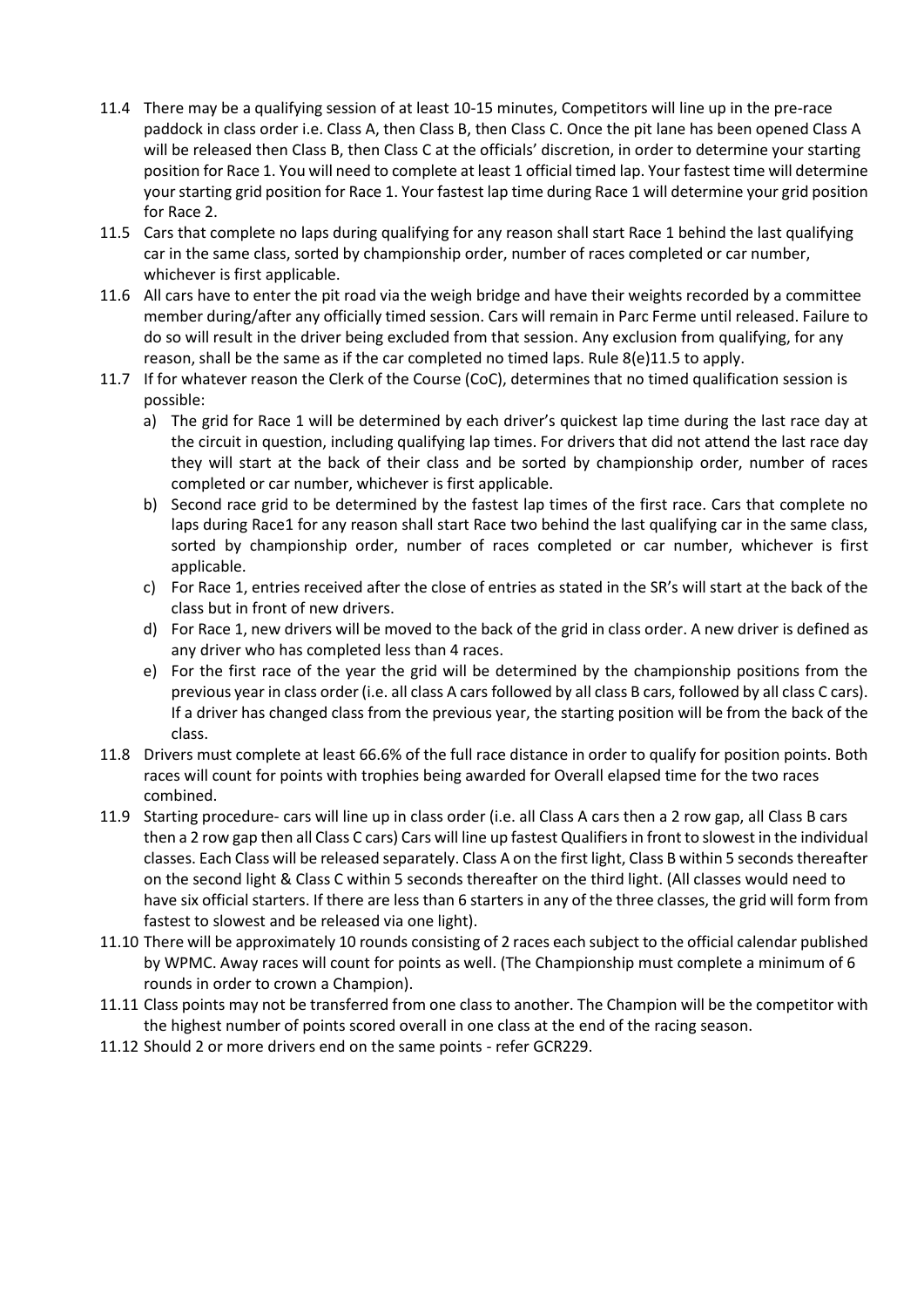# **12***.* **BONUS POINTS**

- Bonus points will be awarded for the following:
- 12.1 Race Appearance 1 point per race day (driver must complete at least 1 officially timed lap).
- 12.2 Fastest lap 1 point per race, per class
	- a) Subject to there being no official qualifying session
	- b) There must be 3 or more starters in that class
- 12.3 Pole position 1 point per race
	- a) Subject to there being an official qualifying session
	- b) Driver must qualify at the front of his/her class
	- c) There must be 3 or more drivers qualifying in that class
- 12.4 Lap record 1 point (driver sets/breaks the record for the fastest lap in his/her class during a race, only one point per class, per race).

Lap records will be reset:

- Each year
- If technical engine/gearbox/tyres rules change
- Weight divisions change
- If there are changes to the Killarney Race Track
- 12.5 GTi Challenge meeting:
	- a) 1 point per meeting. All drivers who are in possession of a GTi Challenge race number and are paid up members of the GTi Challenge (and who hold a valid MSA license) are deemed to be competing in the series and are required to attend ALL meetings called by the GTi Challenge Committee (whether they competed in the last race or not) (the GTi Challenge meeting appearance point will only be awarded to drivers who have already scored the race appearance point for that meeting).
	- b) A driver may excuse himself/herself from a maximum of 2 meetings (and still earn the points for those meetings) per year. Apologies may only be given to a committee member before the start of the meeting.
	- c) Out of town drivers (more than 150km from Killarney International Raceway) (or an allocated representative) must attend at least 4 meetings during a year. Failure to attend these meetings will result in the forfeiture of the 1 GTi Challenge championship point awarded for attendance. Drivers are to ensure that they sign the attendance registers in order to provide proof that they attended the meetings. Drivers that are excluded for the race day (not from individual races) will forfeit all bonus points. Post-race meetings are for competing Drivers and anyone else in attendance is at the GTi Challenge Committees' discretion.
	- d) The Chairman/Committee has the right to expel anyone who disrupts any GTI Challenge meeting. If for any reason a meeting is postponed with less than twenty four hours' notice appearance points will not be allocated.

# **13. PENALTY POINTS**

Penalty points will be deducted for the following:

- 13.1 Yellow card minus 3 points
- 13.2 This Yellow card stays in place for 4 races where that driver is an official starter as defined (excluding the day when the card is issued).
- 13.3 Should a driver receive a second yellow card in this period, for any offence, this will constitute exclusion; his/her points will be taken away for that particular day when the 2nd offence was committed.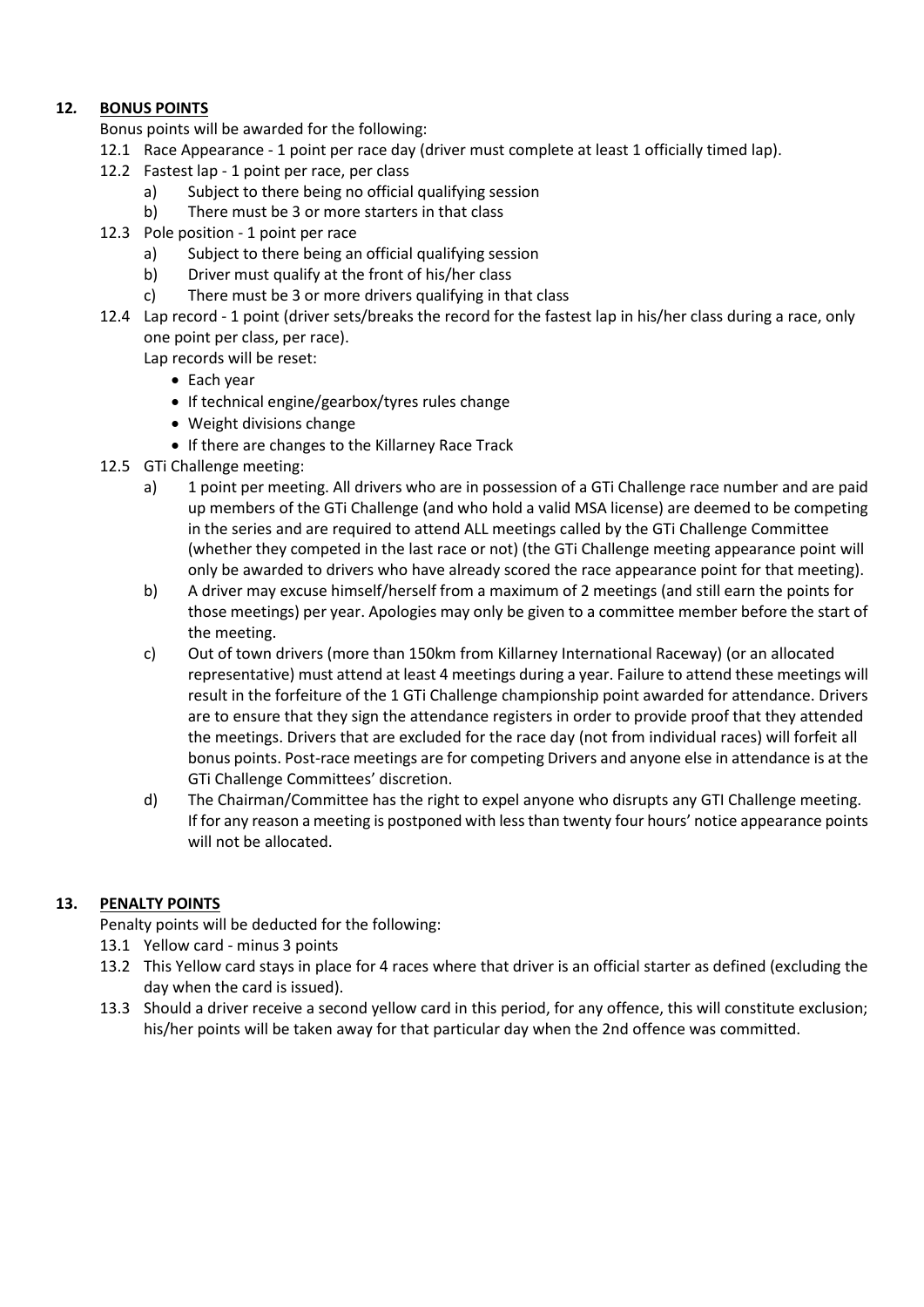# **14. CLASSES**

There will be 3 point scoring classes:

| 14.1 Class A | $\overline{\phantom{a}}$ | Up to a maximum of 150kw and 240nm (flywheel power dyno)                        |
|--------------|--------------------------|---------------------------------------------------------------------------------|
|              |                          | Up to a maximum of 129kw and 209nm (1 <sup>st</sup> Performance dyno)           |
| 14.2 Class B | $\overline{\phantom{a}}$ | Modified 1800 8v - up to a maximum of 120kw and 205nm or 2000 8v - to a maximum |
|              |                          | of 120kw and 205nm (flywheel power dyno)                                        |
|              |                          | Up to a maximum of 103kw and 180nm $(1st$ Performance dyno)                     |
| 14.3 Class C | $\overline{\phantom{a}}$ | Modified 1800 8v – up to a maximum of 95kw and 180nm (flywheel power dyno)      |
|              |                          | Up to a maximum of 80kw and 157nm $(1st$ Performance dyno)                      |

# **15. ELIGIBILITY OF CARS**

15.1 The Championship is open to:

- a) Paid up members of good standing of the WPMC; and who are
- b) Holders of a valid MSA competition licence; and who are
- c) Paid up members of the GTi Challenge sub section, as applicable.
- 15.2 Competitors are only eligible to score points from the time that they became members of good standing of the WPMC and the sub section.
- 15.3 Invite drivers are welcome to race and are eligible for trophies on the day. Vehicles competing in the championship shall comply with these rules, the General Competition Rules (GCR's) and Standing Supplementary Regulations (SSR's) of Motorsport South Africa (MSA) and all of the Standing Regulations and the Supplementary Regulations issued by the WPMC.
- 15.4 No car may race without carrying the full set of sponsor's decals. Stickers that are supplied by the committee must be ordered at least 2 weeks before the race day. Stickers ordered after that date will be charged at double the normal rate. Any car found to not have all the required stickers in the correct position will be excluded for that particular official session. The car will remain excluded until such future events where the driver and / or his representative presents the car in question to a GTi Challenge Committee member for confirmation that all required stickers are placed correctly on the car.
- 15.5 Sponsor's decals are to be placed on vehicles as per the sticker diagrams on the GTi Challenge website [www.gtichallenge.co.za](http://www.gtichallenge.co.za/)
- 15.6 Cars entering by invite in Classes A/B/C, do not qualify for prize monies but trophies will be awarded by WPMC.
- 15.7 Cars not meeting the Technical Specifications judged by the GTi Challenge Technical sub-committee and the Chief Scrutineer may not be allowed to race.
- 15.8 The GTi Challenge Technical sub-committee, in conjunction with the Chairman and one other nominated committee member will have the final say in respect of cars meeting the technical and aesthetic rules. Written permission may be given for a car to race under dispensation should it not fully comply with all technical and aesthetic rules. Such written dispensation may only be given if:
	- a) In the opinion of the technical committee, the car will not have any significant advantage over the other cars in its class due to the technical infringement.
	- b) The persons as mentioned above are unanimous in their decision.
	- c) The written dispensation will include a deadline by which the car must comply with all technical and aesthetic rules.
	- d) Should this deadline not be met, the car will not be eligible to enter any further races until all the technical and aesthetic requirements have been met.
- 15.9 The Official dyno is  $1^{st}$  Performance Dyno unless otherwise stated in the SR's.
- 15.10 Cars found to be underweight after any officially timed session will be excluded from the results of that session. (Refer rule 11.5 & 11.6)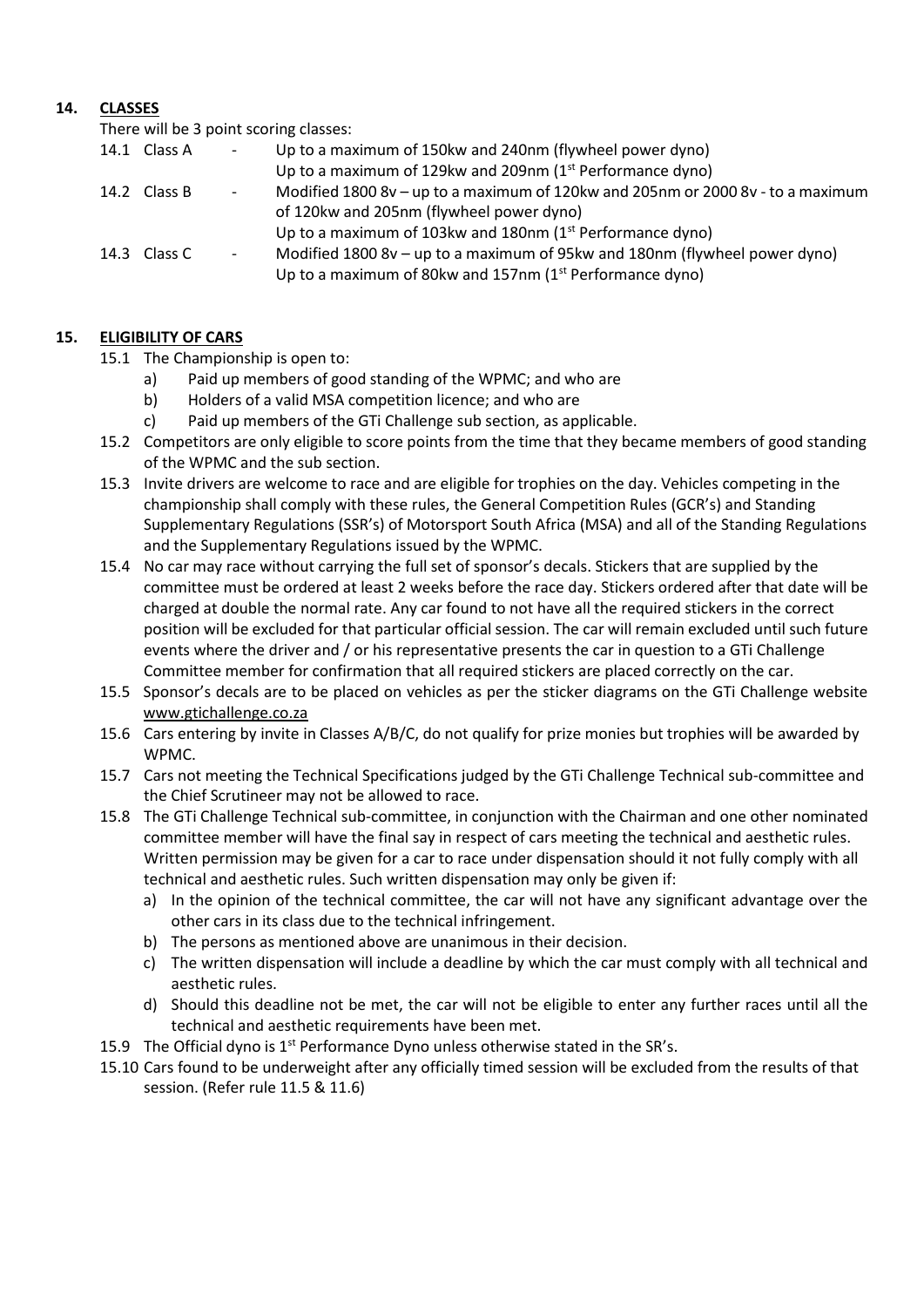- 15.11 The GTi Challenge Technical sub-committee reserves the right to request that any car at random be inspected at any time.
- 15.12 Once a driver has entered and completed documentation on a race weekend, his/her car may be checked by the GTi Challenge Technical sub-committee for any infringements. Should anything on the car be found to be illegal on the Friday at official practice, the driver will be warned and will have time until BEFORE the official qualifying session to fix/correct the infringement. It is the responsibility of the driver to make sure that the car is brought back to the GTi Challenge Technical sub-committee no later than an hour BEFORE the official qualifying session to check that the car is legal.
- 15.13 No spare or T cars allowed once qualifying has commenced. (One Chassis for the duration of the race meeting).

# **16. NEW DRIVERS**

Track day experience is advised to ensure the safety of the new entrant as well as the rest of the competitors. The Committee may require that an on-track assessment and theoretical presentation be attended prior to a first race entry is accepted.

# **17. DRIVER CONDUCT**

- 17.1 Drivers will abide by MSA regulations at all times. No driver shall drive or conduct himself/herself in a manner that brings the sport, club, sponsors or series into disrepute.
- 17.2 The GTi Challenge Committee will not tolerate any abuse or accusations from a driver, his/her team, family or supporters. This will result in the driver being excluded from the results of the day's racing.
- 17.3 It is hereby confirmed that the GTi Challenge Committee is empowered to make use of the yellow and red cards in connection with driver discipline and conduct on consultation with the Clerk of the Course, subject to the following:
	- a) Incident reports must be completed and handed in to the Clerk of the Course within 30 minutes of the completion of the race.
	- b) A yellow card shall have the effect of placing a competitor's driving conduct under observation for the following four (4) races (excluding the day when the card was issued), forming part of the championship. Penalty points as per rule 10 will apply.
	- c) A competitor racing "under yellow" shall be required to prominently display a supplied yellow decal on both rear windows of his/her car at all times during the affected events.
	- d) If a competitor is found guilty of an offence while "under yellow", he/she may, following an official hearing be issued with a red card.
	- e) The effect of a red card is to bar a competitor from taking part in the next race day forming part of the championship.
	- f) In the event of the GTi Challenge Committee and the Clerk of the Course deeming a first offence to be sufficiently serious so as to warrant the imposition of an immediate red card, they shall be empowered to take such action.
	- g) "Card decisions" need not be made at an event. The GTi Challenge Committee may await video footage (or other suitable evidence) following the event before making a decision.
	- h) Where a "card decision" is made on the day of an event, the affected competitor shall have the right of protest to the Stewards of the meeting Refer SSR's 46 to 66 (where applicable).
	- i) Bumping and or pushing of other vehicles on the circuit is not allowed and any drivers found doing this may be penalized by the Clerk of the Course in terms of GCR157. The Clerk of the Course may consider infringements at previous events which resulted in penalties being imposed, when imposing penalties under this section.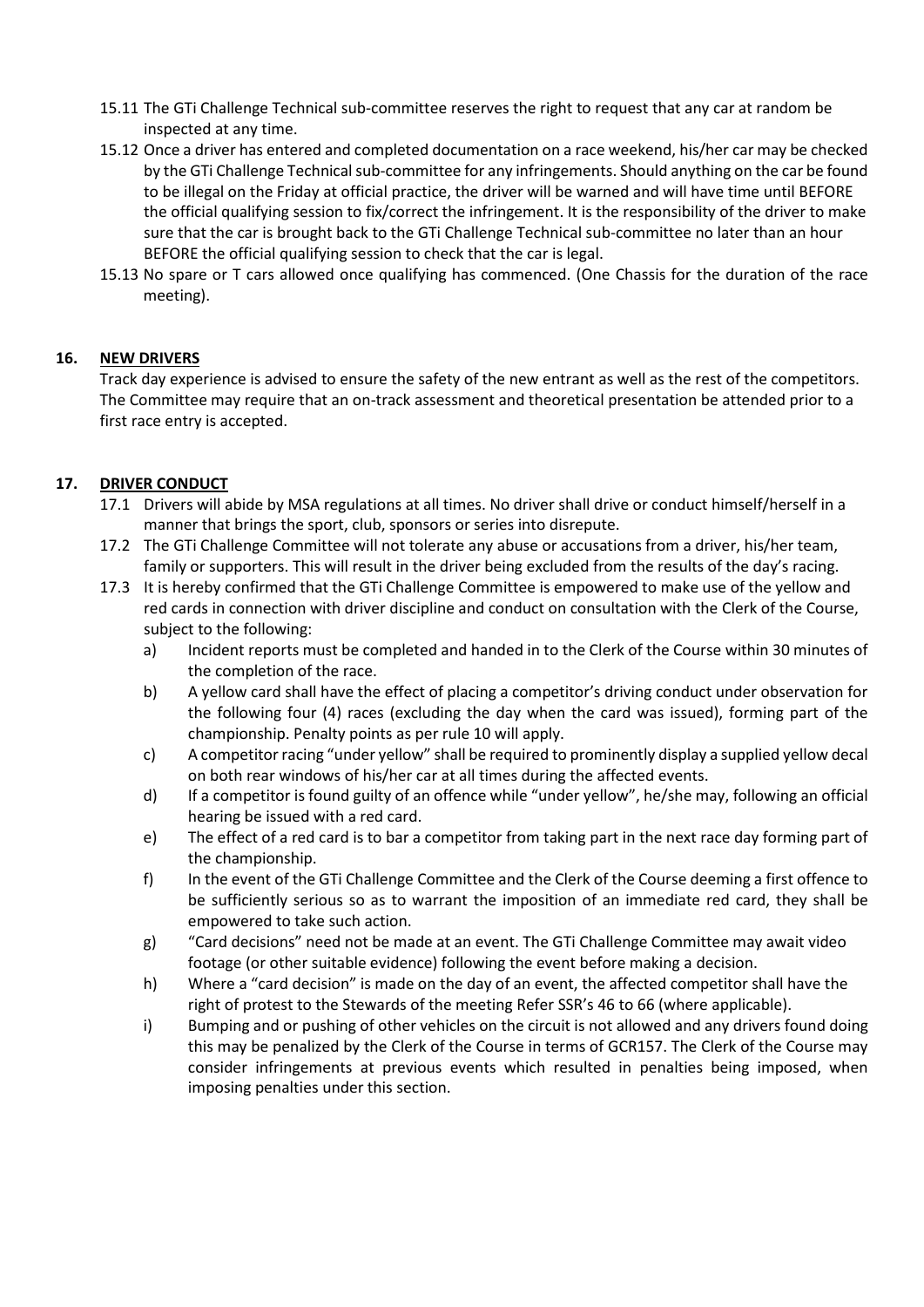- j) Any competitor that disadvantages another competitor by bumping said competitor's vehicle, even unintentionally, which results in the loss of place(s) during the race, may at the discretion of the Clerk of the Course generally be penalized so as to finish behind the competitor that was disadvantaged. The vehicle ahead of any other vehicle in any "train" of two or more vehicles on the circuit may only change direction once in a straight line from the exit of the one corner up to and including the entrance to the next corner.
- k) When attempting an overtaking manoeuvre coming into a turn, at the braking area, the front bumper of the overtaking vehicle must be past the "B" pillar of the vehicle ahead before entry to the turn. If this is not the case, then the overtaking vehicle must back off and allow the vehicle ahead to take the racing line through the corner. If the bumper of the overtaking vehicle is past the "B" pillar of the vehicle ahead, the lead vehicle must take a line so as to allow both vehicles to successfully negotiate the corner and exit.
- l) Drivers who are black flagged during a race for Driver Conduct will receive an automatic yellow card. Refer to rule 13.
- m) The GTi Challenge Committee reserves the right to set up a "Driving Standards committee" who would be tasked to investigate any incidents. Any penalties arising from this will, however, be issued by the clerk of the course.
- n) The COC may issue any penalty at his discretion: Examples of penalties, but not limited to: Observation, Receiving a warning, Position penalty, A time penalty Grid penalties for the next race / race meeting. Exclusion Yellow / Red Cards

# **18. SPONSOR DECALS**

- 18.1 Refer to GCR's 246 and 249. The sponsor and series decals, which each vehicle must carry, will be identified as reserved areas. The following areas of all race cars are reserved for the display of series sponsor's decals:
	- Top of windscreen
	- Top of rear window
	- Front number plate
	- Rear number plate area
	- Front right and left doors
	- Any other area as decided by the Rules Commission from time to time
- 18.2 No personal sponsor's decals may be placed in these areas unless there is no series sponsor allocated to that position at the beginning of the racing year. Reserved areas for any sponsors received during the racing year will be decided on by the Rules Commission.
- 18.3 All series sponsor decals remain the property of GTi Challenge
- 18.4 The first set of series sponsor decals are for the sponsors & GTi Challenge accounts. Decals are not to be tampered with.
- 18.5 Replacements are for the driver's account
- 18.6 Failure to comply with this regulation will result in exclusion rule 15.5 to apply.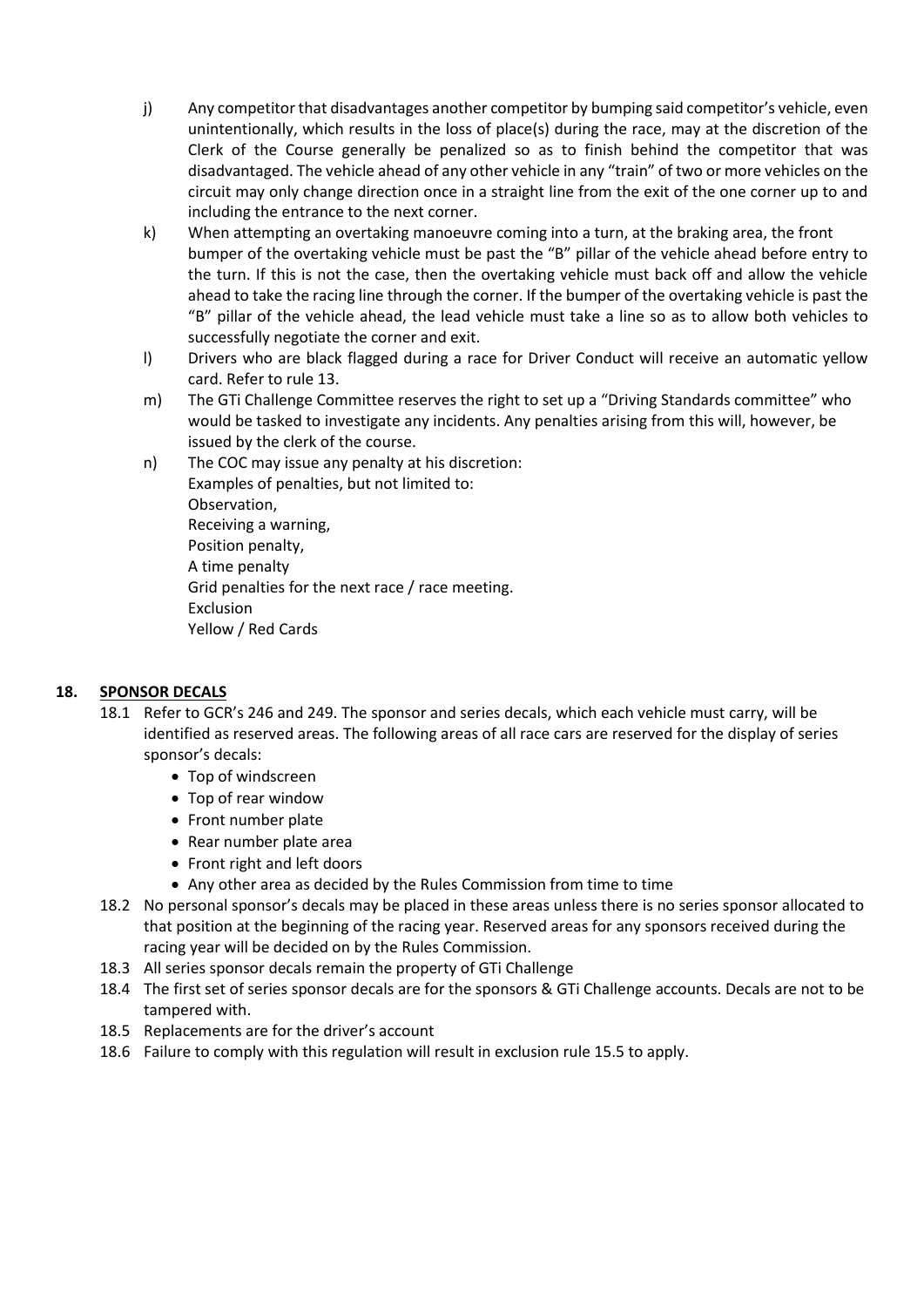#### **TECHNICAL SPECIFICATIONS**

**Any transgression in respect of these technical specifications will result in exclusions. Further penalties may be applied.**

# **19. ENGINES GENERAL**

- 19.1 On board data collection systems are permitted.
- 19.2 Oil coolers and spark plugs are free.
- 19.3 The breather system must discharge into a transparent catch tank or catch tank with an oil level indicator of 2 litre minimum capacity and must be empty at the start of practice and race.
- 19.4 Sumps may be altered but remain wet sump.
- 19.5 Sump plugs, oil filters, radiator filler cap, oil filler cap, gearbox filler / plug must all be wire locked.
- 19.6 The position of the radiator may not be changed, but larger or smaller VW radiators may be fitted. This is to be approved by the technical committee. No artificial cooling of radiators will be allowed e.g. water spraying, etc.
- 19.7 Only standard VW fuel tanks are allowed, NO fuel cells. Surge tanks are permitted (maximum capacity 2 litre) no more than two fuel pumps. If the vehicle has an additional fuel pump it must be operative.
- 19.8 Alternators must be operative at all times. All v-belt & ribbed belt pulleys are free.
- 19.9 Batteries to remain in standard mounting position in engine bay. Additional "hold down" clamp bracket to be fitted to battery. Class A may mount batteries in the front passenger footwell provided a dry cell battery is used. All wet cell/gel batteries to remain in the engine bay. (The GTi Challenge Technical Committee will make the final call with regard to batteries mounted in the passenger footwell).
- 19.10 Engine mounting points & mounts must remain as per factory spec & bolted to motor & chassis in standard position in Golf/Jetta mk1, 2, 3 & Polo mk1. Engine mounts in polo 6R and Vivo may make use of non-factory spec mountings. Cars that make use of non-factory spec mountings need approval from the Technical Committee prior to the car competing. (Engine height & angle will be checked) All classes may replace standard material with Polyurethane or similar material. Class A cars making use of cable shift gearboxes may make use of non-factory spec mountings. Mk1's may reinforce the drivers' side engine mounting but must retain the original dimensions of a standard mounting. Mk2, 3 & Polo may reinforce the original front engine mounting

# **20. EXHAUST SYSTEMS**

Must comply with GCR245 and exit at the rear of the car in the standard position. Decibel level to comply with level specified in SR's for particular race meeting. No valves or flaps are permitted.

# **21. CYLINDER BLOCKS**

Only VW mass produced blocks available through recognized commercial outlets are permitted.

#### **22. INDUCTION SYSTEM**

22.1 Additional air pipes may be used to supply the engine air intake with cool air. However, NO artificial cooling of induction systems / intake manifolds, such as the use of dry ice is allowed. The fuel rail may be modified to accommodate an adjustable fuel regulator and may be rubber mounted.

#### 22.2 Class A

- 45 Side Draughts, Throttle bodies or VW fuel injection.
- Slide throttle bodies are not allowed. Fuel rails & injectors are free.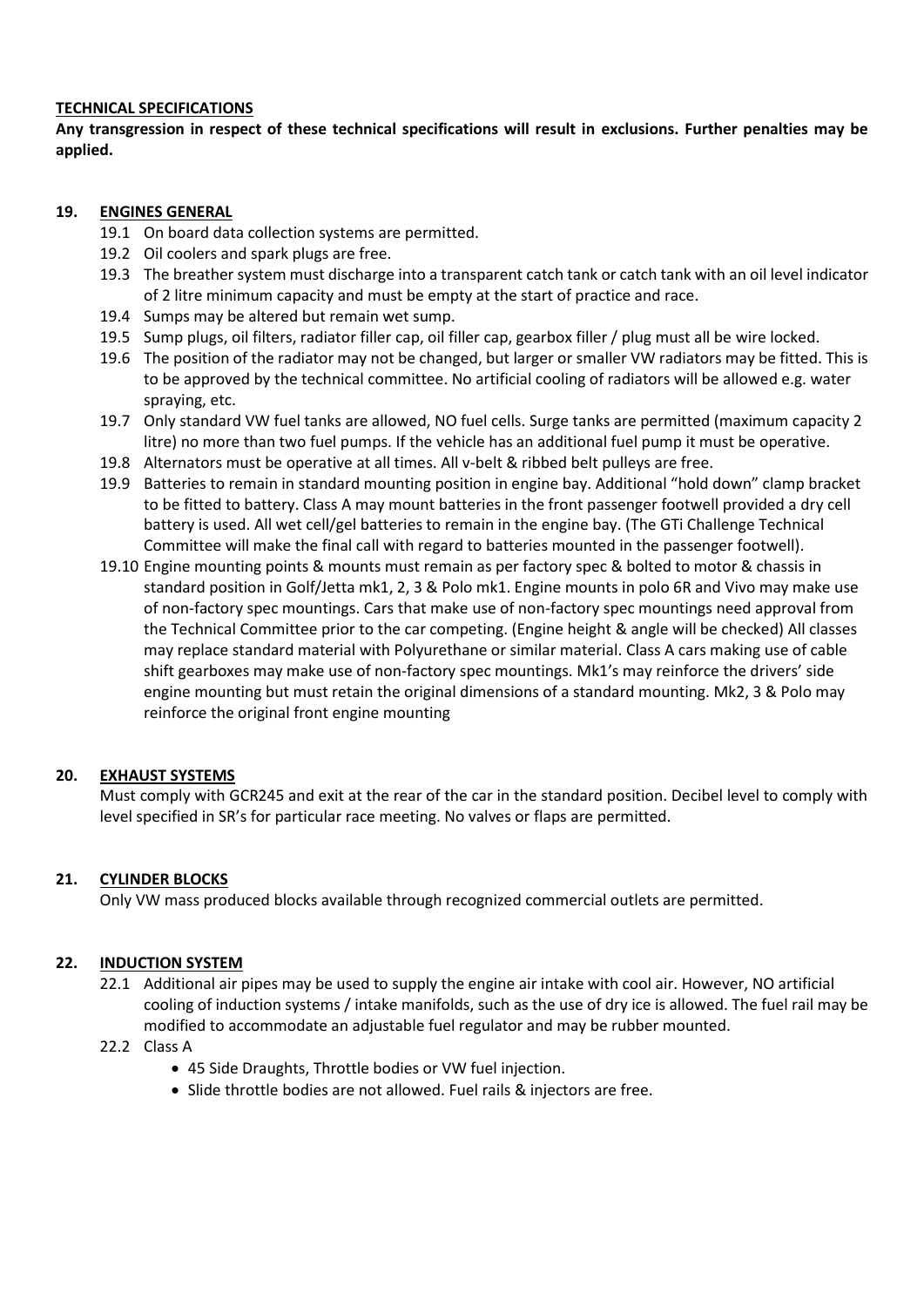# 22.3 Class B

- VW fuel injection. Any throttle body up to a maximum of 65mm butterfly diameter may be used. Adaptor plates (maximum width 25mm) may be used to bolt the throttle body to the VW mp9 inlet manifold. Inlet manifolds may be matched up to 80mm into the port of the manifold. Any VW fuel rail and injector may be used.
- 22.4 Class C
	- VW fuel injection. Only standard throttle bodies allowed for MP9. Inlet manifolds to remain standard. Any VW fuel rail and injector may be used.

#### **23. MANAGEMENT SYSTEMS**

Class A, B & C:

- 23.1 MP9 control box with any locally manufactured piggyback or the following stand-alone South African made management systems may be used: Gotech Mfi, Gotech Pro, Dictator Standard, Dictator 60-2, Dictator wasted spark, Spitronics.
- 23.2 NO multiple map management systems allowed (e.g. Uni Q); and
- 23.3 NO launch control allowed.
- 23.4 All management systems with adjustable pods, the adjustable pods as well as the wiring from the management plug has to be removed.
- 23.5 All management systems MUST have a working communication port cars found not to complying will be excluded from that timed session and will remain excluded until the car has been presented to the Technical Committee.
- 23.6 Any sensor being used by the management system MUST ONLY connect to its matching connection input. (i.e. water temp sensor only to water temp input, air temp sensor only to air temp input and may NOT run via any switchable connection.
- 23.7 If a sensor is found to be broken or not connected when dyno or ECU checks take place, the appropriate correction factor will be the same as the figure from twenty degrees onwards.
- 23.8 If a water temp correction factor is used to keep an engine within legal power limits, the correction used must be the same from 60 degrees and above.
- 23.9 Sensor readings should reflect actual readings within reason. Management Communication ports must be accessible on the dashboard or in the cubby hole.
- 23.10 Class A will have 7600 RPM limit

#### **24. PISTONS AND RINGS**

- 24.1 Class A Pistons and bores are free.
- 24.2 Class B & C
	- a) Only GTi Challenge Technical Committee approved standard replacement pistons may be used -\*1,5mm max oversize is allowed (i.e. 82.5mm).
	- b) Pistons may not be modified in any way except to remove metal below the lowest point of the gudgeon pin position for balancing purposes.
	- c) No machining marks are allowed on the piston tops.
	- d) At least one piston must remain unmodified. \*Only if you use the 2.3 kombi piston, are you allowed to machine the step on all the pistons (no machining may be done on the 2.5 or 2.6 kombi piston).
	- e) Class B 2 Litre Engines may only make use of standard replacement pistons. 0.5mm max oversize is allowed (i.e. 83mm max).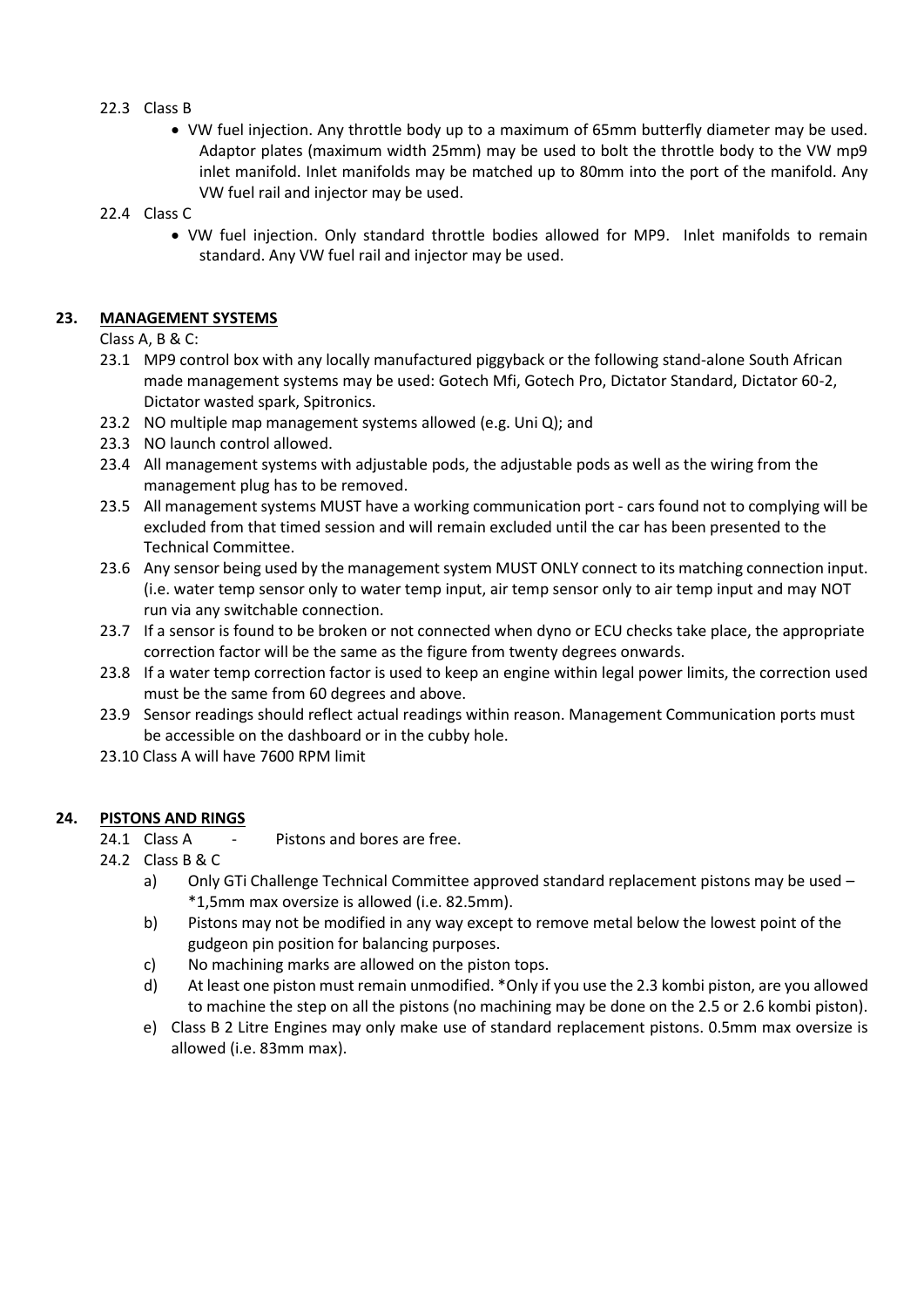# **25. PISTON HEIGHTS**

**All classes** - Piston heights free & head gaskets free.

# **26. CONNECTING RODS**

| 26.1 Class A     | $\sim$ | Free                                                              |
|------------------|--------|-------------------------------------------------------------------|
| 26.2 Class B & C | $\sim$ | Standard unmodified VW. One small-end and one big-end must remain |
|                  |        | unmodified. May not be lightened but may be balanced.             |

# **27. CRANKSHAFT**

27.1 All classes

Only VW mass produced crankshafts available through recognized commercial outlets are permitted. May be balanced and reground. No knife edging or lightening of the crankshaft is allowed except for drilling and grinding of main webs for balancing purposes.

27.2 Class A

Standard 2.0L crank - max stroke 92.8mm

- 27.3 Class B and C
	- a) Standard 1.8/1.6L crank max stroke 86.4mm
	- b) Standard 2.0 crank max stroke 92.8mm (for Class B only)

#### **28. FLYWHEEL AND CLUTCH**

- 28.1 Class A Free
- 28.2 Class B & C Standard replacement clutch kits only. Flywheel may be lightened and balanced.
- 28.3 All Classes
	- a) May use standard 16V pressure plates
	- b) Double strapped clutches/pressure plates allowed in all classes.

#### **29. CYLINDER HEADS**

- 29.1 Only VW mass produced cylinder heads available through recognized commercial outlets are permitted. Vernier Gears are allowed in all classes. Competition valve springs only allowed in Class A & B.
- 29.2 Class A
	- Free All VW 8V, 16V or 20V
- 29.3 Class B
	- a) Only 8V hydraulic heads allowed.
	- b) Cylinder heads can be modified, ported and run larger valves. (2Litre heads to remain standard as per factory spec. Cylinder head ports must remain standard as per factory spec, however 3 – angle valve seats may be cut).
	- c) Only standard VW cam followers may be used.
	- d) Heads may be modified to allow camshafts to turn.
	- e) The crank will determine the cylinder head rules between 1.8 and 2 Litre not the origin of the part.

#### 29.4 Class C

- a) Only 8V hydraulic heads allowed.
- b) Cylinder head ports must remain standard as per factory spec, however 3 angle valve seats may be cut.
- c) Only standard VW hydraulic cam followers may be used.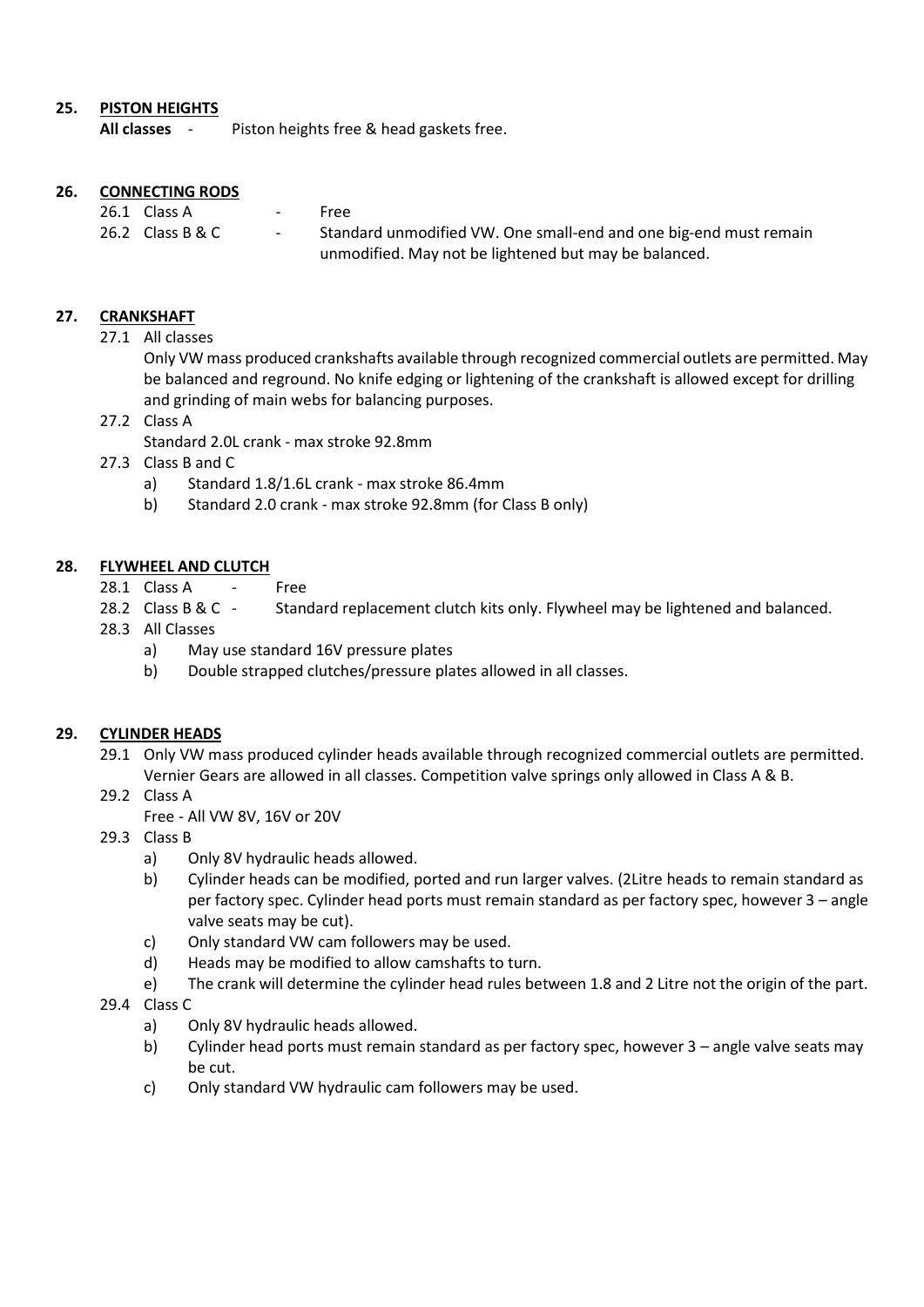# **30. CAMSHAFTS**

| 30.1 Class A |
|--------------|
|              |

- 30.2 Class B Free (but must remain hydraulic)
- 30.3 Class C Maximum 288 degree hydraulic cam allowed (max lift 11.7mm)

#### **31. COMPRESSION RATIOS**

Class A, B & C - Free

# **32. GEARBOX AND DIFFS**

- 32.1 Only VW mass produced casings available through recognized commercial outlets are permitted.
- 32.2 Only standard VW production gears allowed.
- 32.3 Strengthened after-market 3<sup>rd</sup> (ratio 1.44), 4<sup>th</sup> (ratio 1.11) & 5<sup>th</sup> (ratio 0.91) gears are allowed in the rod shift (020) gearboxes. (available only from Friendly Motors) No Limited Slip Differentials.
- 32.4 Short shift gear linkage allowed. Only standard factory fitted gear shift mechanisms allowed inside the gearbox.
- 32.5 No shimming of diffs allowed.
- 32.6 Bolt kits are permitted and 'L' Brackets may be used to hold auxiliary shaft in place.
- 32.7 Class A:
	- a) May make use of 5 speed rod shift gearboxes, 5 speed cable shift gearboxes or 6 speed cable shift gearboxes.
	- b) Gears may be the same but no shorter than  $1^{st}$  3.45,  $2^{nd}$  2.11,  $3^{rd}$  1.444,  $4^{th}$  1.129,  $5^{th}$  -0.91 in the rod shift gearboxes.  $1^{st}$  - 3.78,  $2^{nd}$  - 2.27,  $3^{rd}$  - 1.65,  $4^{th}$  - 1.27,  $5^{th}$  - 1.03,  $6^{th}$  - 0.86 in the cable shift gearboxes.
- 32.8 Class B & C:
	- Only 5 speed rod shift gearboxes allowed.
- 32.9 Class A:

Maximum 4.25 diff ratio allowed in the rod shift gearboxes and maximum 3.94 diff ratio in the cable shift 5 & 6 Speed gearboxes. Straight cut crown wheel and pinion shafts are permitted

32.10 Class B:

Maximum 4.25 diff ratio allowed. Straight cut crown wheel and pinion shafts are permitted

32.11 Class C:

Maximum 3.94 diff ratio allowed

# **33. SUSPENSION**

- 33.1 Top shock turrets must remain in standard position.
- 33.2 Track width, ground clearance and spoiler minimum heights as per specification sheet.
- 33.3 Standard steering rack and standard mounting positions only.
- 33.4 Spacers may not be fitted between ball joints.
- 33.5 Polyurethane bushes permitted for all classes.
- 33.6 Pick-up points on body / chassis may not be changed or moved.
- 33.7 Shocks / uprights may be slotted to achieve camber settings only.
- 33.8 Ball joints and their mountings may not be slotted or drilled bigger.
- 33.9 Top and bottom stress bars are allowed in all classes.
- 33.10 Steering rack mounting on Golf / Jetta Mk1 may be reinforced.
- 33.11 Steering column height / length adjustments allowed.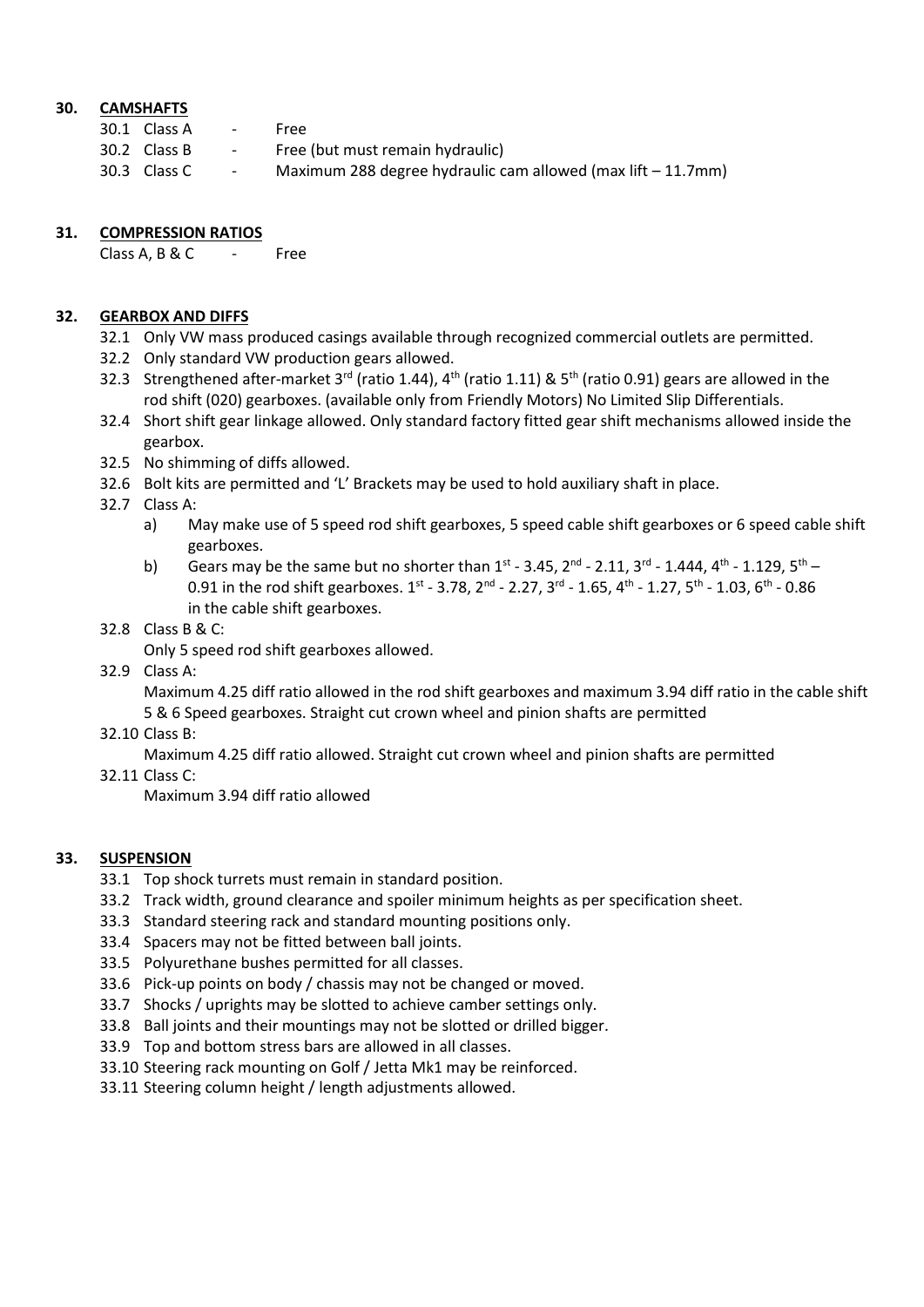- 33.12 Only locally available and serviceable shocks may be used (see below). (m) Struts and uprights and hubs not interchangeable between different models - i.e. Mk1 with Mk1, Mk2 withMk2, etc.
- 33.13 Mk2/3 bearings and hubs may be fitted to Mk1 knuckle, knuckle has to be inspected and approved by the Technical Committee before fitted to the car.
- 33.14 Rear axle not interchangeable between different models.
- 33.15 Rear axle may be stiffened.
- 33.16 Polo 6 Chassis may make use of camber plates. Slotting into the shock turret is allowed at the top only. (i.e. not into "sidewall" of turret).
- 33.17 Rear Stub axle upgrades are permitted so long as the vehicle makes use of 232mm discs and FDB1083 Brake pads (or equivalent from other manufacturers)
- 33.18 Class A:
	- a) Shocks shock mountings & springs are free ride heights may be adjustable as well as compression and rebound dampening. No external or remote cylinder/canisters are permitted. Castor plates allowed - max offset 40mm.
	- b) Standard lower control arm & ball joints; mounting positions to remain unchanged.
	- c) Rear bush on front lower control arm may make use of a spherical bearing instead of polyurethane.
	- d) A droop limit of 65mm (+5%) will apply. Droop will be measured at static and at maximum droop with the difference not exceeding 65mm (+5%). No front anti roll bars permitted.
- 33.19 Class B:
	- a) Strut casings may be shortened.
	- b) Only standard lower control arm and ball joints are allowed.
	- c) Coil over suspension allowed. Springs are free  $-$  ride heights may be adjustable as well as compression and rebound dampening. No external or remote cylinder/canisters are permitted. Castor plates allowed - max offset 40mm.
	- d) Service ports on Gas/oil combination shocks are permitted.

# 33.20 Class C:

- a) Strut casings may be shortened.
- b) Standard spring seats to remain in the standard position of a factory style VW shock.
- c) Coil over springs allowed with appropriate adaptors to ensure proper fit.
- d) Spring seat heights: Front suspension leg/shock absorber From the top of the mounting ears to the bottom of the spring cup - minimum 153mm.
- e) Coil over suspension allowed but non-adjustable for compression and rebound.
- f) Removing the adjustable facility on adjustable struts will not be permitted.

# 33.21 All Classes:

Any brand of shocks allowed (excluding Penske) that comply with the above rules.

# **34. BRAKES**

- 34.1 Imported / other after-market brake discs allowed (Powerbrake, Ferodo DS, etc.). Adjustable brake balances allowed in all Classes, but in Class C may not be adjustable inside the car while in motion and may only be plumbed to the rear brakes. NO ABS allowed.
- 34.2 Class A:
	- a) Maximum Front diameter 288mm
	- b) Booster may be removed.
	- c) Master cylinder free but must remain VW product.
	- d) Only callipers that use FDS774 brake pad or the FDS1419 brake pads may be used.
- 34.3 Class B:
	- a) Maximum Front diameter 288mm
	- b) Only callipers that use FDS774 &, FDS1398 & FDS1419 brake pad may be used.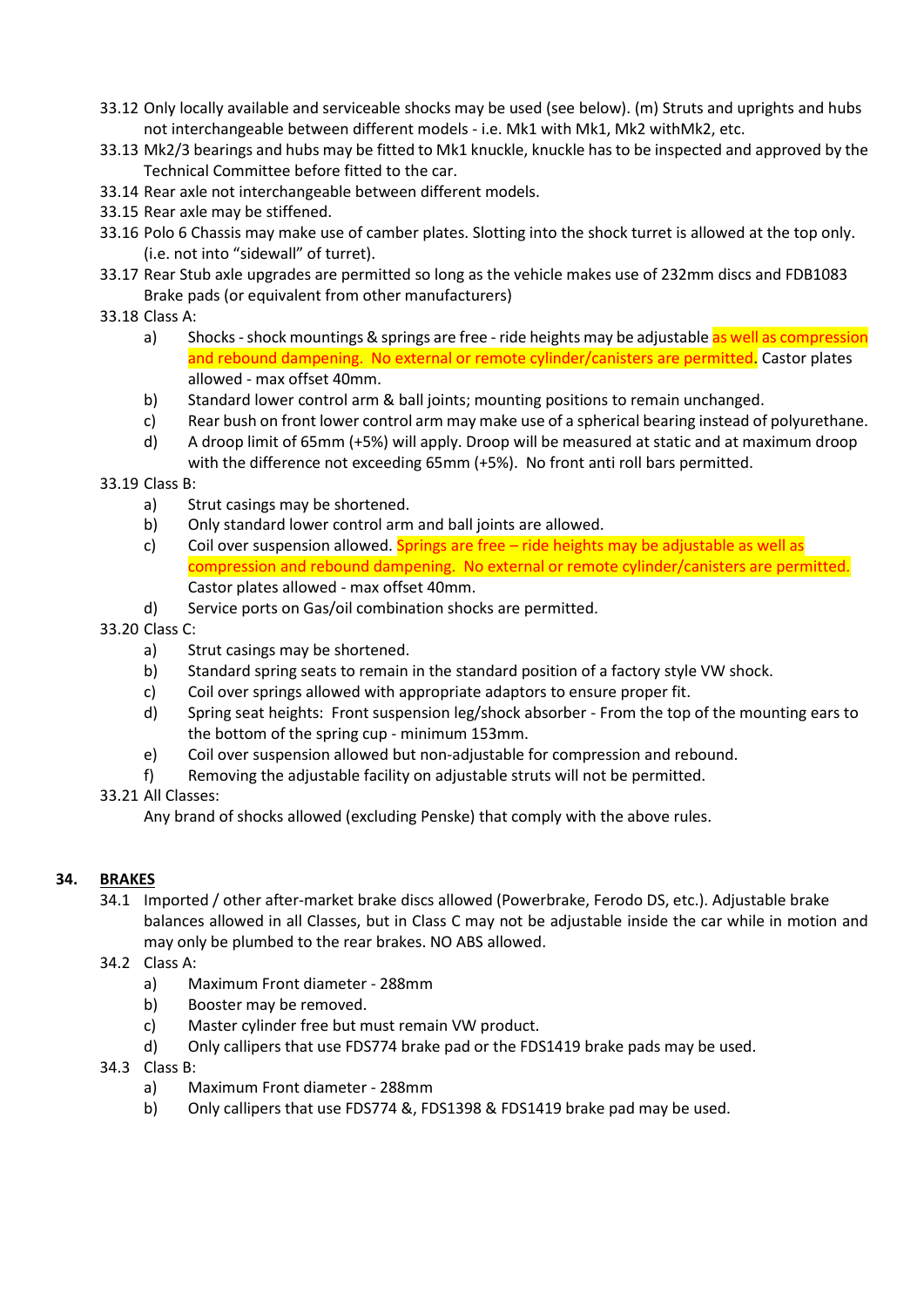- c) Larger volume VW Production master cylinder may be fitted.
- 34.4 Class C:
	- a) Maximum Front diameter 239mm
	- b) Master cylinder to remain as per factory spec.

# **35. BODYWORK AND GENERAL**

- 35.1 Only locally Available VW body shells (2/4 door) will be allowed in Classes A and B. Class C may only make use of the mk1 golf chassis.
- 35.2 Only VW (OEM) spoilers and aerodynamic devices available for road use may be used (cannot be interchanged between models, i.e. Mk1 with Mk1 or Mk2 with Mk2, etc.). As per WPMC SR's all cars are to make use of oil catching 'nappies'. No factory oil catching device may be used in place of the WPMC stipulated unit.
- 35.3 Commercially available air scoops allowed, brake cooling ducts may be fitted, but must not protrude beyond the silhouette of the car. ONLY Mk1 allowed to cut holes (no bigger than 75mm in diameter) in bumper for brake ducting. Holes to be cut 24cm from outer edge of number plate gap in the middle of the spoiler section (not bumper section). If uncertain, clarify with technical committee.
- 35.4 The width of the original body shell may not be altered / increased in any way and the top of the tyre may not protrude outside the body perimeter.
- 35.5 You may NOT cut the rear bumper and apron, wheel well to remain standard (see j below).
- 35.6 Chassis may be seam welded. Inner fender lips may be rolled or removed. Outside lip to remain standard as per factory spec (no flare).
- 35.7 Outer headlights, taillights and brake lights must remain in working order. The inner lights may be removed for cooling but the holes must be covered by mesh.
- 35.8 On Mk1 two door models, rear passenger windows may be replaced with Perspex/Lexen should glass not be available.
- 35.9 Mk1/2/3/4/5 & Polo 1/2/6 & vivo may remove rear windows and hatch window and replace with Perspex / Lexen ONLY if it can be demonstrated to the satisfaction of the technical committee that the weight limit cannot be achieved. Such approval must be obtained in writing BEFORE replacement.
- 35.10 Top valance at wiper motor may be removed. Material may be removed from interiors of vehicles only if it can be demonstrated to the satisfaction of the technical committee that the weight limit cannot be achieved. Such approval must be obtained in writing before removal. Drivers door to retain working window mechanism;
- 35.11 Racing seats must be fitted and race steering wheels may be fitted.
- 35.12 Racing harness is compulsory in compliance with GCR239.
- 35.13 Roll cages in compliance with GCR239 are compulsory. Roll cages may be bolt in, but must have at least 6 mounting points. Bars running from the roof to floor must be continuous with minimum bends and NO welding points. Roll cages may protrude the fire-wall and connect to the front shock turrets.
- 35.14 Driver side impact bar compulsory.
- 35.15 Dashboard must remain standard apart from localized cutting for roll cages. Any form of instrument cluster may be used and additional gauges may be fitted. (Class A & B may make use of Carbon fibre dashboards so long as it replicates the original dashboard and is passed by the GTi Challenge Technical Committee).
- 35.16 Front wipers and motor compulsory and in working order.
- 35.17 Bonnet clips & cut-off switches must be fitted (as per the current MSA Handbook). Driver side window net recommended but not compulsory.
- 35.18 No towing brackets to protrude beyond the front bumper.
- 35.19 All weight reductions or material replacements to be approved in writing by the GTi Challenge Committee.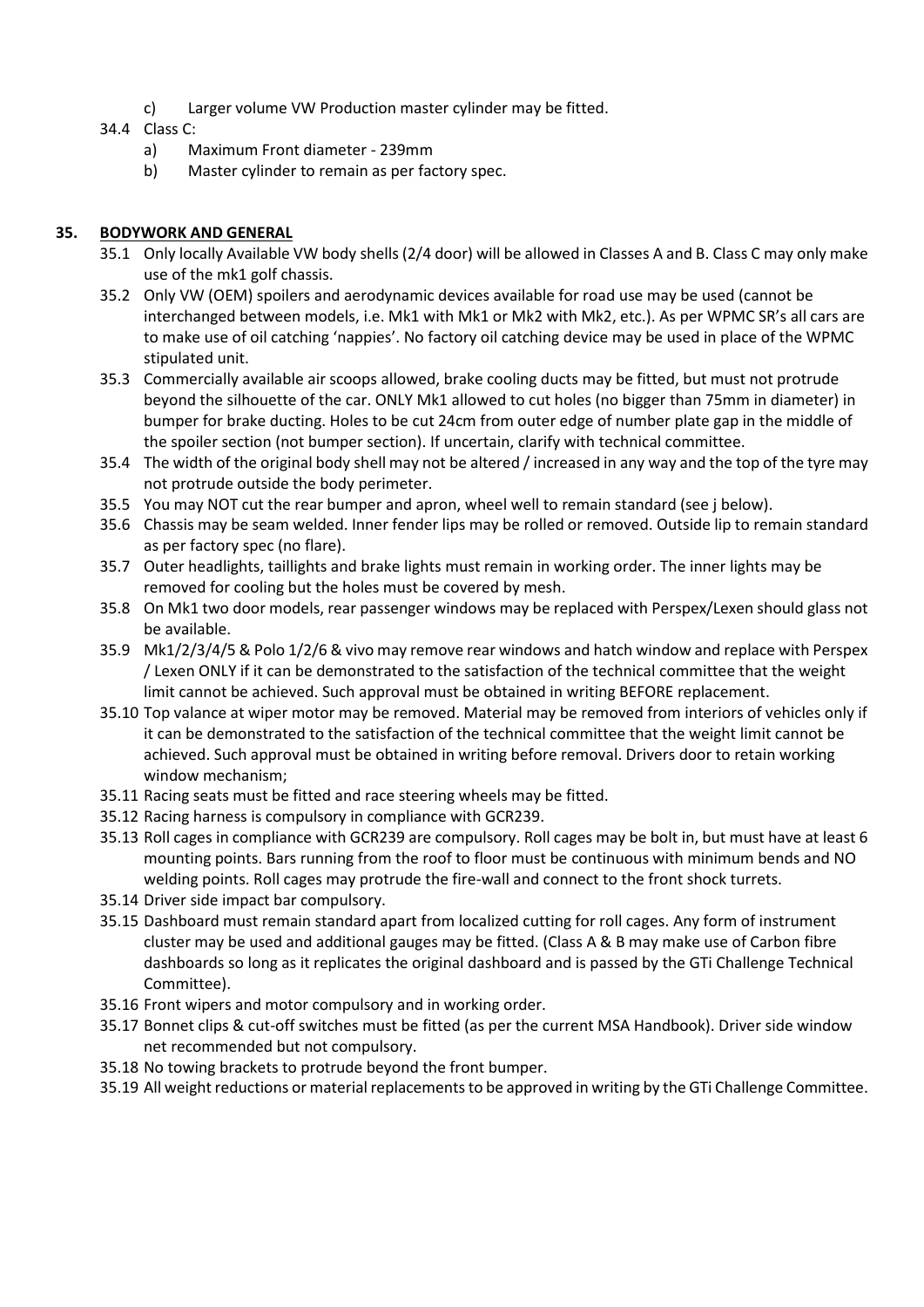# **36. WHEELS AND TYRES**

- 36.1 No chrome plated or split rims allowed. Wheels to a max of 15" x 7" only. Standard wheel bolts may be replaced by studs. Wheel spacers are permitted but must have location spigots to match wheels being used.
- 36.2 Dunlop DZ03G 195/55R15 compound only permitted.
	- a) Each Class A driver will only be allowed to have 10 tyres marked for racing per year.
	- b) Each Class B driver will only be allowed to have 8 tyres marked for racing per year.
	- c) Each Class C driver will only be allowed to have 6 tyres marked for racing per year.
	- d) In addition, 4(four) marked GTi challenge tyres may be carried over from the previous year. These tyres can only be 1 year old and must have the valid GTi Challenge year stamp and corresponding car number on the tyres.
	- e) These tyres must also be used. New tyres will not be allowed.
	- f) These tyres will have to be re-marked for the new racing year.
	- g) New drivers may mark 4(four) used tyres for race number as well. (for any driver that changes classes the GTi Technical Committee will work out a pro-rata tyre allocation)
- 36.3 Each driver is allocated a race number, when racing the driver's number, car number and marked number on the tyres must all correspond.
- 36.4 Tyres may only be purchased through the GTi Challenge Committee approved tyre representative (G&A Promotions). All new tyres will be marked including car number. All tyres that are presented for remarking need to have an existing GTi Challenge year stamp in place.
- 36.5 The GTi Challenge Committee reserves the right to mark tyres in any way for checking.
- 36.6 The use of unmarked tyres during a race day, inclusive of qualifying, will result in the exclusion of the competitor concerned.
- 36.7 The Committee may allocate up to two extra tyres per driver per year for away race use only. Drivers will be informed of the tyre allocation when the away race venue is announced.
- 36.8 Replacement tyres will only be allocated if the tyre is damaged under extreme conditions. (Mechanical failure, or severe accident damage) This tyre must have been new (one race day old). If they are 50% or less, a tyre will not be allocated. You will only be allowed one tyre per year. This replacement tyre will not come off your allocation, but the driver will still have to pay for this tyre. (The GTi Challenge Technical Committee still reserves the right to give permission to this request.)
- 36.9 Wheel studs must not protrude past the edge of the rim. Rim centre must not protrude past the edge of the rim.

# **37. FUEL**

- 37.1 As per GCR 240, GTi Challenge drivers are allowed to increase the octane of Unleaded fuel via commercially available lead-free octane boosters with the max octane = 102.6,
- 37.2 Ethanol is also permitted as an additive to regulation Fuel.
- 37.3 NO funny juice
- 37.4 NO artificial cooling / freezing of fuel allowed.

# **38. SPECIFICATION SHEET - HEIGHT / WIDTHS**

38.1 Ground clearance:

135mm minimum from the centre of the bolt on the front inner lower control arm (standard mounting point). If a driver is found to be below minimum ground clearance, he/she will be excluded from that timed session. Once the vehicle's ground clearance has been corrected and presented to the GTi Technical Committee for approval, the competitor will start the remainder of that race day from the back of his/her class.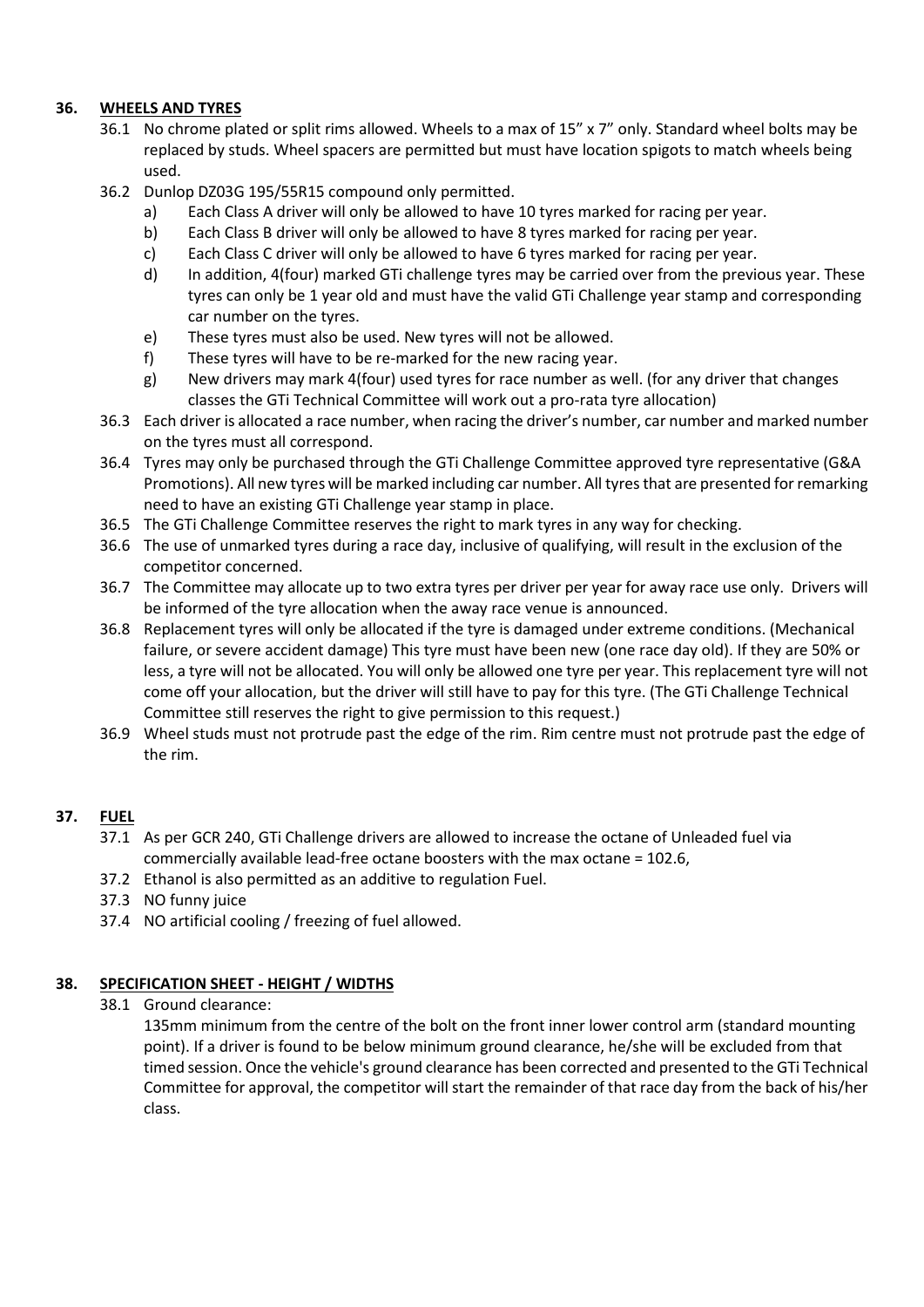Spoiler minimum height – 85mm (Ground clearance & spoiler height to be measured with driver in the car & with steering wheels pointing straight ahead).

38.2 Track width:

| <b>Model</b>     | Front (mm) | Rear (mm) |
|------------------|------------|-----------|
| Golf MK1 / Fox   | 1660       | 1610      |
| Golf / Jetta MK2 | 1680       | 1660      |
| Golf / Jetta MK3 | 1730       | 1680      |
| Polo Classic     | 1690       | 1630      |
| Polo Vivo        | 1700       | 1640      |
| Polo 6           | 1710       | 1685      |

The measurement will be taken between the two tyres, from the outer edge of the wheel rim, on the vertical point closest to the ground. If a vehicle is found to be outside of the set track widths the competitor will be excluded from that timed session. Once the vehicle's track width has been corrected and presented to the GTi Technical Committee for approval. The competitor will then start the rest of the day from back of his/her class.

# **39. SPECIFICATION SHEET - POWER TO WEIGHT**

- 39.1 1st Performance Wheel power Dyno Figures:
	- a) **CLASS A** Min 1090kg from up to a max 129kw up to max 209nm
	- b) **CLASS B** Min 1020kg up to a max of 103kw and up to 180nm
	- c) **CLASS C** Min 950kg up to a max of 80kw and up to 157nm
- 39.2 Secondary Wheel power dyno (to be stipulated in the SR's for the event in question):
	- a) **CLASS A** Min 1090kg from up to a max 150kw up to max 240nm
	- b) **CLASS B** Min 1020kg up to a max of 120kw and up to 205nm
	- c) **CLASS C** Min 950kg up to a max of 95kw and up to 180nm
- 39.3 The above weights are for driver and car combined.
- 39.4 Cars will be weighed after qualifying and both races.
- 39.5 Additional weight may only be added within the confines of the passenger or hatch compartment.
- 39.6 All ballast attachments must be approved by the GTi Challenge Committee or MSA Scrutineers.
- 39.7 Penalty ballast will be awarded to the Declared  $1^{st}$ ,  $2^{nd}$  &  $3^{rd}$  placed competitors in each class after Qualifying and Race 1. 30kg's for 1<sup>st</sup> place, 20kg's for  $2^{nd}$  & 10kg's for 3<sup>rd</sup>. Penalty ballast will be in use for Race 1 & Race 2 only. No Penalty ballast will be in play during Qualify. In the event that there are less than three classified competitors in a class the weights will be allocated on a sliding scale. (i.e. two finishers twenty kg's for 1<sup>st</sup> place & 10kg's for 2<sup>nd</sup> place. One finisher 10kg's for 1<sup>st</sup>)
- 39.8 A weights will be yellow, Class B will be blue and Class C will be Red. Failure to hand in weights at Garage TBC (or designated area) after Race 1 or Race 2 will result in exclusion.
- 39.9 All drivers will purchase the compulsory bracket for weight penalties, as supplied by the Challenge Committee and must be secured in the front passenger seat mounting area or footwell with the weight secured to the bracket.

\*Specifications for new model cars will be accommodated as they are built, i.e. Beetle, Golf 4 and 5 as well as New Polo (hatch and classic).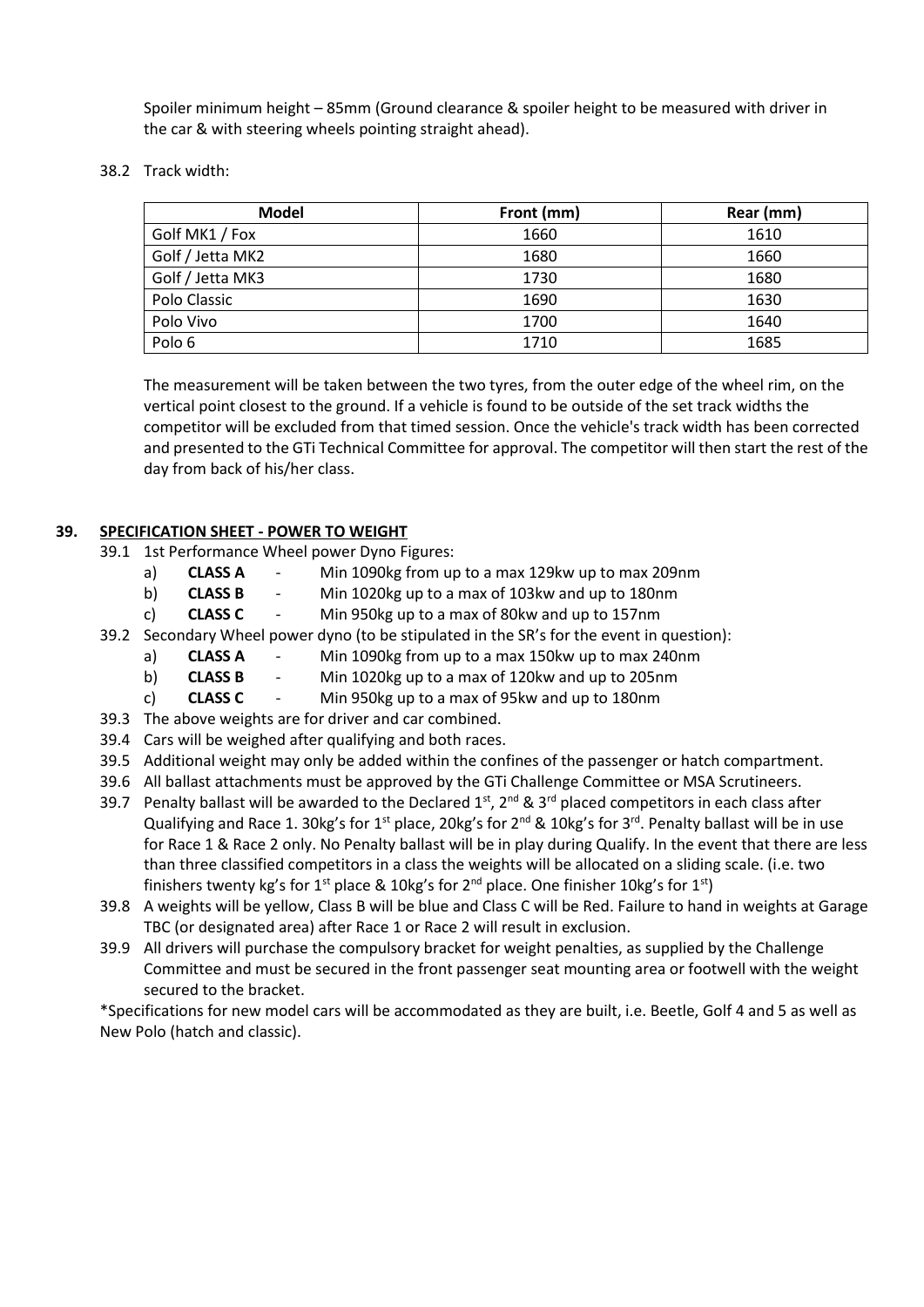# **40. PROTESTS / TECHNICAL CHECKS**

- 40.1 All cars must be run on the GTi Challenge designated dyno before they are raced. All dyno runs on the Official Dyno are to be logged in 1<sup>st</sup> Performance Dyno's GTi Challenge Logbook.
- 40.2 In order to protest a car/driver, a fellow competitor must fill in a "Protest Form" within ½ hour of the 2nd race of the day. These forms will be available at the Clerk of the Course office.
- 40.3 The protest must be specific i.e. motor, power, gearbox, suspension, brakes, bodywork, etc.
- 40.4 The car(s) in question will have their bonnets locked and will be locked away in a designated area at the race track.
- 40.5 Checks will be done at an agreed venue and time as specified by the Chief Scrutineer. Should the car(s) be illegal (and the fault be seen as an unfair advantage), the GTi Challenge Committee in conjunction with the Clerk of the Course will exclude the driver(s) from the results for the day and no points will be awarded. A further penalty of 2 race meetings ban may be applied at the discretion of the Technical Committee & Clerk of the Course.
- 40.6 If the car is found to be illegal after qualifying or  $1<sup>st</sup>$  race, it will not be allowed to continue racing on the day.
- 40.7 If the technical committee declares a car illegal for fuel, ground clearance, weight infringements or track width, the driver will have the opportunity to correct his / her car before the next race. The driver will have to present the vehicle to the technical committee before the next time session. Failing this the vehicle shall remain excluded from competing at the event.
- 40.8 Fuel may not be added, so drivers are required to finish a race or qualifying with at least 5L of fuel left in the tank.
- 40.9 The following procedure applies with regards to dyno run checks:
	- a) After a race or qualifying session, and once the car has gone over the weigh bridge it will be parked in parc ferme (Refer to GCR 252);
	- b) All drivers to switch off their engines and move away from their cars;
	- c) Once all drivers are away from their cars and their engines switched off, the technical checks will be announced (which will be supported by a request form signed by the CoC, Chairman and Head of GTi Challenge Technical Committee);
	- d) Cars will be loaded onto a trailer or towed by rope to  $1<sup>st</sup>$  Performance Dyno and each car will be escorted by a GTi Challenge Committee member, the cars are still in parc ferme conditions;
	- e) The CofC (or appointed representative for the CofC) and at least 2 GTi Challenge Committee members will be present at the dyno. Once cars at the official dyno centre and still in parc ferme conditions, the engines are to be switched off and NOT kept idling and the driver is required to move away from his car;
	- f) Before the car can be set on the dyno, the driver or his official (in writing) representative must be present and the official representation letter must be presented to the committee before the car will be allowed to be set on the dyno.
	- g) Cars will be set on the dyno by the driver or his official representative; viii) The bonnet of the car on the dyno must be closed and the auxiliary fan be placed in front of the car and switched on;
	- h) The car will be run by the dyno operator until the power (torque and kilowatts) is consistent at the wheels (irrespective hot or cold) where the power graph readings need to be closest to each other; (overlapping graphs)
	- i) After this, then ONE power run will be done by the dyno operator, If the car is under the max allowed power (without the 3% tolerance), the car may be removed from dyno;
	- j) If the car is within the 3 % tolerance or over, the car must be run a second time;
	- k) The two runs then get added together and divided by 2 to get the average (Power and torque); separately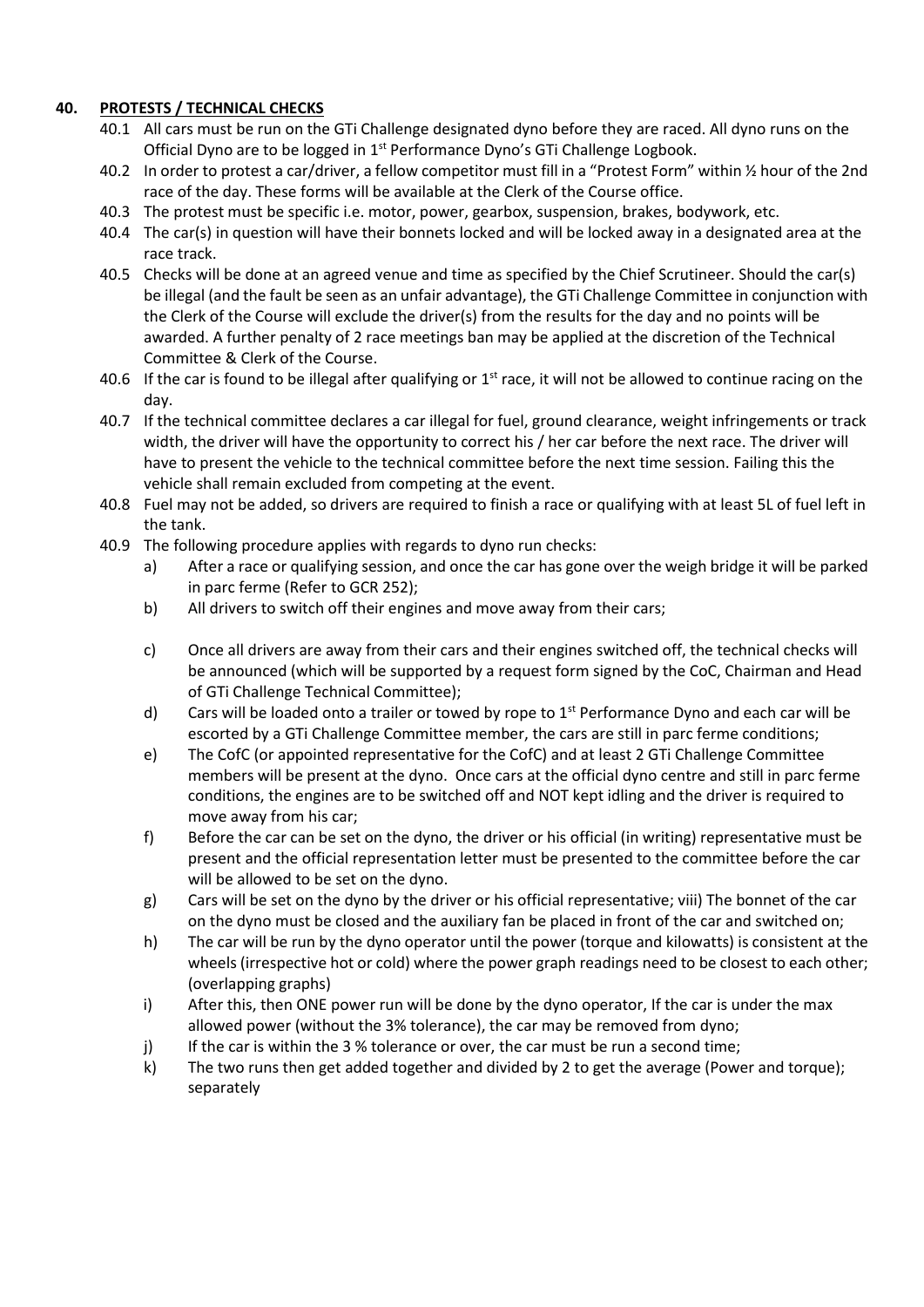- l) The results of all power runs will be recorded and signed for by the driver or his / her duly appointed representative;
- m) If the car is inside the 3% tolerance the car is declared legal and may be removed from dyno;
- n) If the car is over the 3% tolerance the car is declared illegal and the driver will be penalized accordingly as per section 40.5 of the GTi Challenge rules;
- o) At this time the competitor and / or driver need to indicate to the chairman that he intends to protest (refer to part IX of the GCR's). In this case, the car needs to be impounded and locked away (at a venue determined by the chairman). If not, the car can be released from parc ferme.
- p) No cars maybe run on the Official dyno once Qualifying has started and until the following day, unless it is requested from the Committee at which point the Committee has the sole discretion to refuse the request or not. The costs of the dyno run in this regard is at the expense of the driver;
- q) The Committee has the right to check and reset a cars air fuel ratio & timing in order to attain maximum power out of the motor (air/fuel ratio will be checked between 12.00 & 12.99 & timing will be set to a minimum of 25 degrees above 3500 rpm). If the Kw or torque figures are over at any time during this check the car will be excluded. This check is purely at the Technical Committees discretion.
- r) The GTi Challenge Committee or the designated dyno operator (including the business itself) will not be held liable for any damages to the car should it break whilst on the dyno.
- s) In the event of the cars not being run on the dyno on race day. A warm up procedure will be used. Once the car has been placed on the dyno, the operator will run the car in  $3^{rd}$  gear at between 3000-3500 RPM for 2 minutes (measured on a stop watch). Once the 2-minute warm-up has been completed the rollers will be stopped then the regular dyno procedure may continue.
- t) All official power runs will be done in  $4<sup>th</sup>$  gear across all classes.
- u) A dyno run may be aborted or aborted & restarted (for mechanical reasons, wheel slip etc.) at the Technical Committees discretion. The dyno operator may utilise any of his equipment to effect a dyno run.
- v) Once the dyno checks are completed the cars will be towed back to the Race Track.

# **41. TECHNICAL CHECKS**

- 41.1 For technical checks by the GTi Challenge Technical sub-committee, the same procedure will be followed. If the checks are too difficult to be done at the track, the cars will be locked away and an agreed time will be arranged.
- 41.2 The GTi Challenge Technical Sub-Committee reserves the right to request that any car, at random be checked.
- 41.3 The GTi Challenge Technical Sub-Committee reserves the right to mark and seal the motor as well as ECU's and on board ports (for laptop interfaces). The Committee reserves the right to plug into the car(s) ECU at any time during an impound.
- 41.4 Should any of these seals/markings be tampered with, the driver will be excluded from the day's results.
- 41.5 If there is any uncertainty as to the legality of potential modifications affecting these markings/seals, it is the responsibility of the competitor to seek approval in writing from the GTi Challenge Technical sub-Committee. Failure to do so, will result in exclusion should these markings/seals be inspected.
- 41.6 All bonnets and fenders are to have holes (minimum 4mm) drilled into them for the purpose of wire locking. The holes are to be drilled not more than 10cm from the front edge of the fender/bonnet. The fender will require two holes while the bonnet will require only one. Cars that have distributors will also require to have the fastening bolt for the distributor drilled for wire locking (minimum 4 mm hole)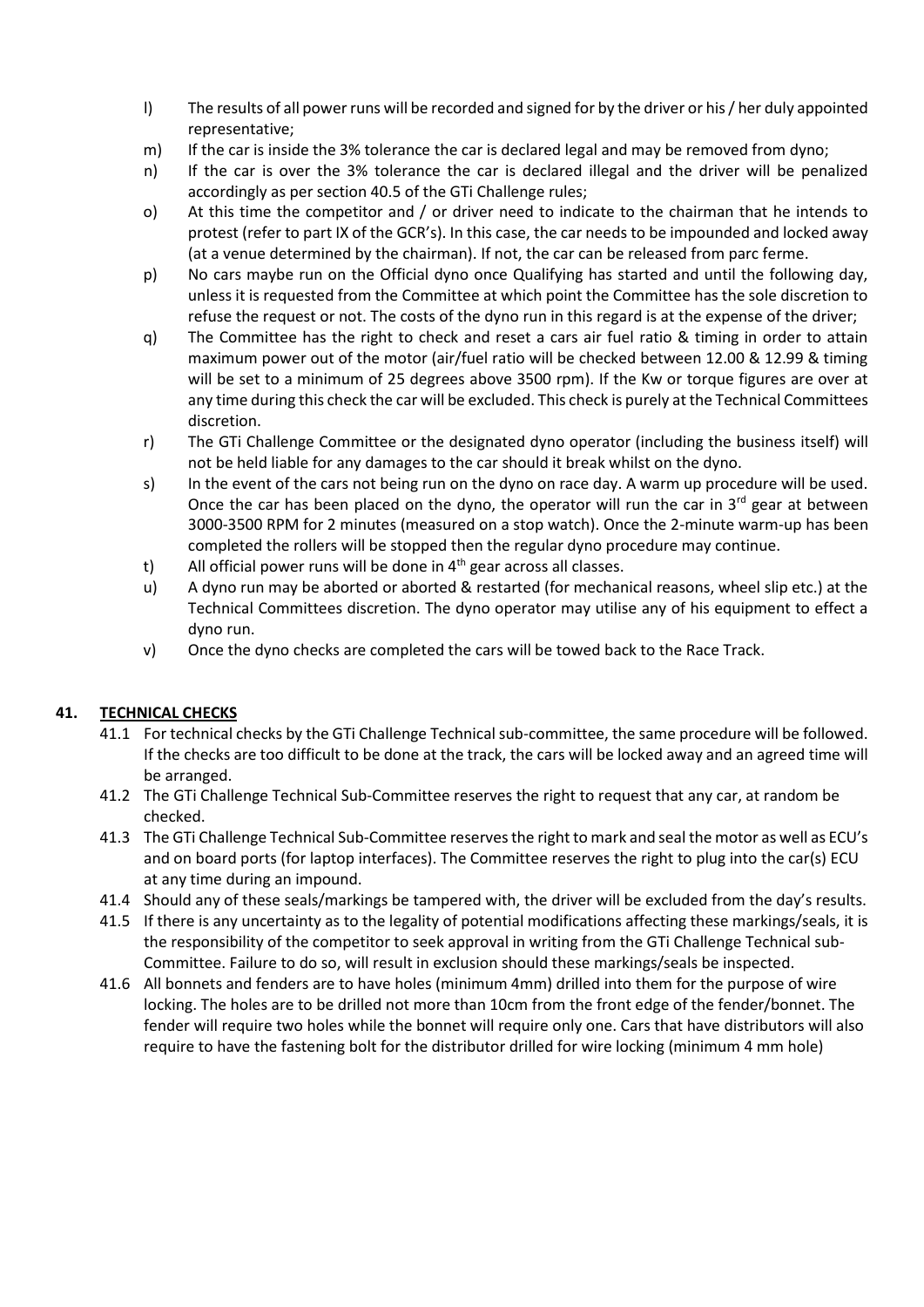# **42. RULES COMMISSION**

- 42.1 The GTi Challenge Rules Commission will be made up of 5(five) technically able members that have mechanical & technical knowledge regarding race cars.
- 42.2 The Commission will comprise of a Chairman & 4(four) consultants.
- 42.3 The Commissions mandate will be to oversee any rule changes regarding the GTi Challenge Racing Series.
- 42.4 Rule suggestions may be sent to the Commission for consideration. Once the Commission has made the necessary changes the draft will be sent to SportCom for final approval.
- 42.5 Commission members will be chosen by The GTi Challenge Committee (i.e. Chairman, Vice chairman, Drivers Rep & Technical Chief) & The Commission Chairman and members of the Commission may be current drivers.

# **43. ENDURANCE RACE**

- 43.1 The GTi Challenge rules will apply to this race in their current form unless stated otherwise below;
- 43.2 Should for whatever reason it happen that the endurance race does not take place on the specified day, the second race will be a normal 8 lap race with applicable scoring;
- 43.3 The second race for the GTi Challenge championship will be a one-hour endurance race; Entry is subject to each car entered having two drivers, one being the GT Challenge championship competitor, the second one being a MSA licensed competitor and WPMC member. GTi Challenge membership for the second driver is not needed;
- 43.4 The GTi Challenge Committee will extend an invite to the second driver at the GTi Challenge Committee's discretion;
- 43.5 The car will be entered under the GTi Challenge competitor's number. Second drivers may not have any GTi Challenge starts to their names for the current season;
- 43.6 The GTi Challenge competitor will qualify the car for both races;
- 43.7 The fastest lap time in Qualifying will determine the grid position for the 8 lap sprint race, the fastest lap times during race 1 will be used to determine the grid position for the endurance race [fastest to slowest];
- 43.8 The drivers may select who will start the endurance race;
- 43.9 The method of starting the Endurance race will be a standing start. The Starting Grid while be formed from fastest car to slowest car from qualifying regardless of Class.
- 43.10 The pre-race holding area will be utilized;
- 43.11 Cars will then proceed to the weigh bridge in grid order to be weighed before the endurance race starts;
- 43.12 Car and driver combinations are to be of legal weight before and after the race;
- 43.13 Penalty weights will not be implemented for the Endurance Race
- 43.14 Pit allocation for the endurance race will be done by the GTi Challenge Committee;
- 43.15 When cars are in pit lane they may only be worked on in the pit apron and not in garages;
- 43.16 Cars are to be stopped behind the yellow pit apron line;
- 43.17 No driver may be in the car for more than 35 (thirty-five) minutes on the timekeeper's clock, only one driver change is permitted. The Driver change window will be from the  $25<sup>th</sup>$  minute [25:00] served by the minute [35:00]. [Drivers may only enter the pit lane for a driver change after the  $25<sup>th</sup>$  minute and must be in the pit lane by the time of the 35<sup>th</sup> minute] Failure to comply with the driver change time frames will result in exclusion. Cars are to remain stationary in their pit bays for 2 (two) minutes during driver changes. (Vehicles must remain stationary for 120 seconds during driver change)
- 43.18 No ballast may be added to or removed from the car during the endurance race other than fuel;
- 43.19 Penalty for any rule infringement during the endurance race will start from 1 lap to a maximum of 5 laps deducted at the discretion of the Clerk of the Course;
- 43.20 Only the two drivers and two designated pit crew may work on their car, but not while refuelling the car
- 43.21 Drivers may assist each other in and out of the car;
- 43.22 Refuelling stops: The driver is to switch the car off, then exit the car before refuelling commences;